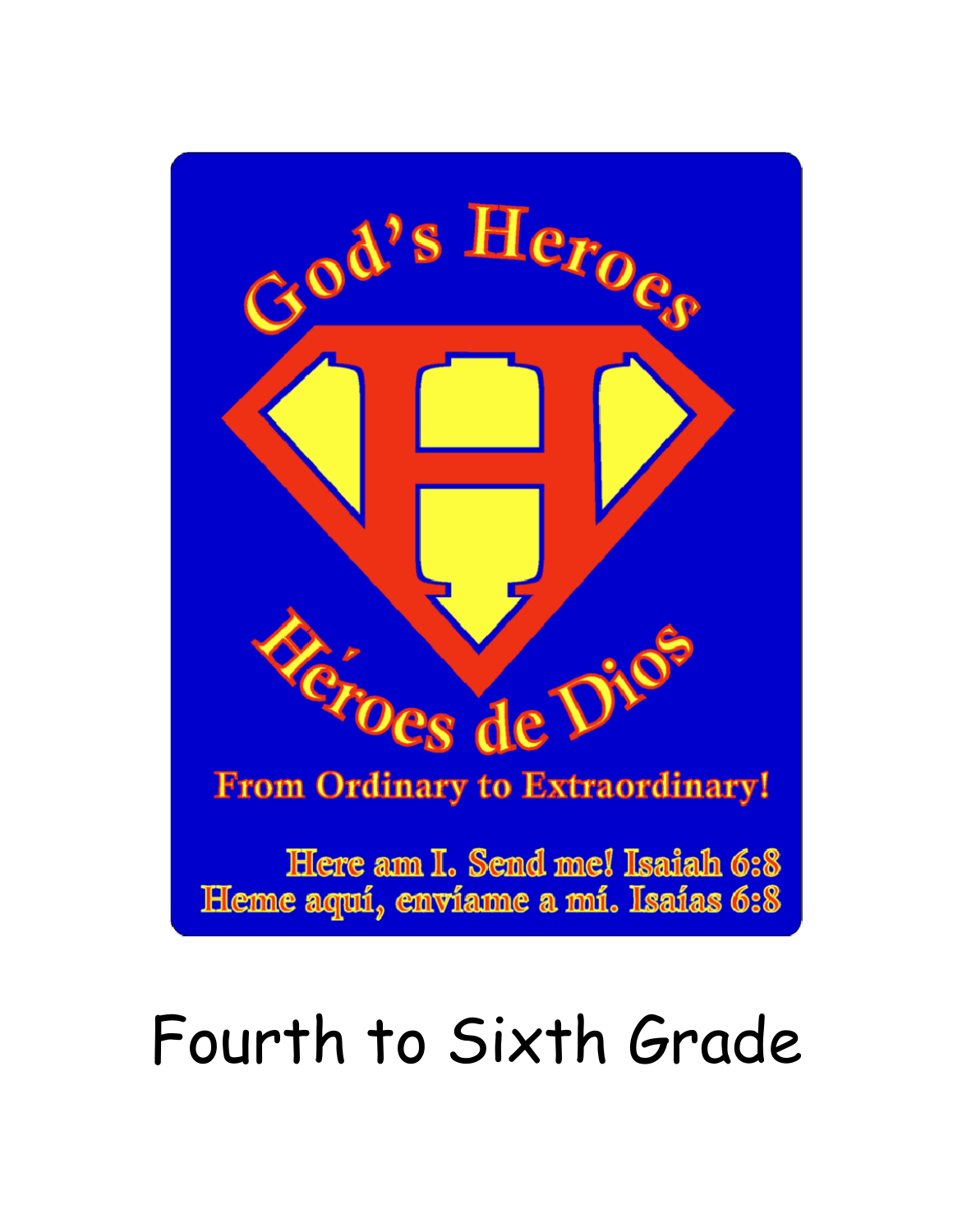# **GOD'S HEROES: FROM ORDINARY TO EXTRAORDINARY!**

**Day:** Monday 4<sup>th</sup>-6<sup>th</sup> **Theme:** Shadrach, Meshach and Abednego remain faithful **Lesson 1: God saves 3 faithful young men from the fire Bible reference:** Daniel 3:1-12 (13-28) **Memory verse:** Daniel 3:28 Blessed be the God of Shadrach, Meshach, and Abednego, who has sent his angel and delivered his servants who trusted in him. Dan. 3:28ab (NRSV)

# OBJECTIVE

Show students that when we serve God faithfully we can accomplish extraordinary things. Have faith and trust in God, He is an extraordinary and powerful God.

# PREPARATION

- Seek God's direction in prayer, asking Him to give you wisdom and the right words so that students will understand the objective of this class.
- Pray also for children that you will have in your class, so that the Holy Spirit would move in the hearts of those with needs.
- Dedicate time to prepare class. Read the passage, keeping in mind the biblical and cultural background (Daniel 1 and 2).
- Read the Bible passage many times so that you are very familiar with the plot that reveals the story of these faithful young men of God.
- When possible, bring an illustrated Bible to the class and share the pictures with the children.
- Rehearse the class many times to measure the timing, using visual aids related to the class for support. If you'd like, you may use a flannel board. If you chose to do so, have the characters ready in the order in which they appear in the story.
- If there is enough time, you can act out the story with the children, allowing them to participate on the spot.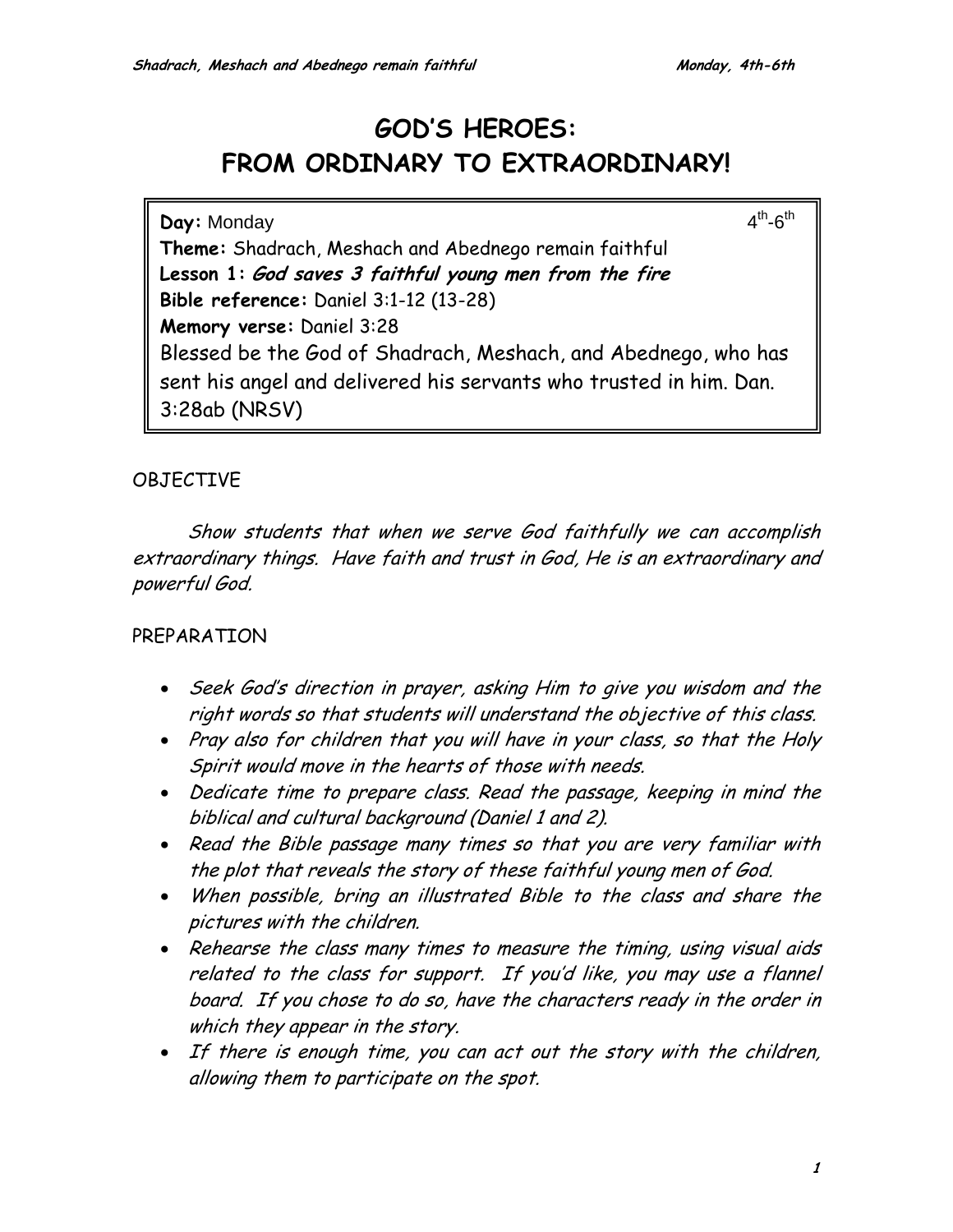- Obtain all of the materials that you will use (pictures, flannel board, or dresses).
- Prepare the memory verse in a visual way (poster board, markers or figurines). Learn it well so that the students see your example, and if possible, keep the text in the classroom every day.
- Prepare the materials and have them ready to be used exactly the way you want them. For this class we suggest the following:

### MATERIALS

- A candle and matches
- A lifejacket or kickboard (used in swimming pools)
- If you can, bring clothing to use for acting out the story (togas, sheets, towels, or simply crepe paper to make costumes).
- Prepare your material according to the way the text will be memorized.

# **Optional: HOW TO VISUALIZE THE TEXT (see picture at the end)**

### **GAMES FOR MEMORIZING THE VERSE:**

### ☺ **STOP SIGN VERSE**

(Materials: a circle inside a larger circle which says "stop". You can make this using poster board or simple painted on the floor.)

For this game, every student places one foot inside the larger circle and one student declares "Jesus is my Savior and He loves \_\_\_\_\_\_\_\_\_" (saying the name of another child). At this point, everyone runs except for the child whose name was called- that child steps on the inside circle that says "stop" and recites the text aloud so that the rest of the children stop. The child that said the verse calculates how many steps there are between him/her and the next closest child. That second child is the next one to say "Jesus is my Savior and He loves \_\_\_\_\_\_\_\_\_\_\_". Try to mention a different child each time so that everyone gets a chance to say the verse.

### ☺ **ALPHABET SOUP**

Give each child the alphabet soup worksheet and have them look for the verse. As students finish they should stand up and say the verse aloud. (If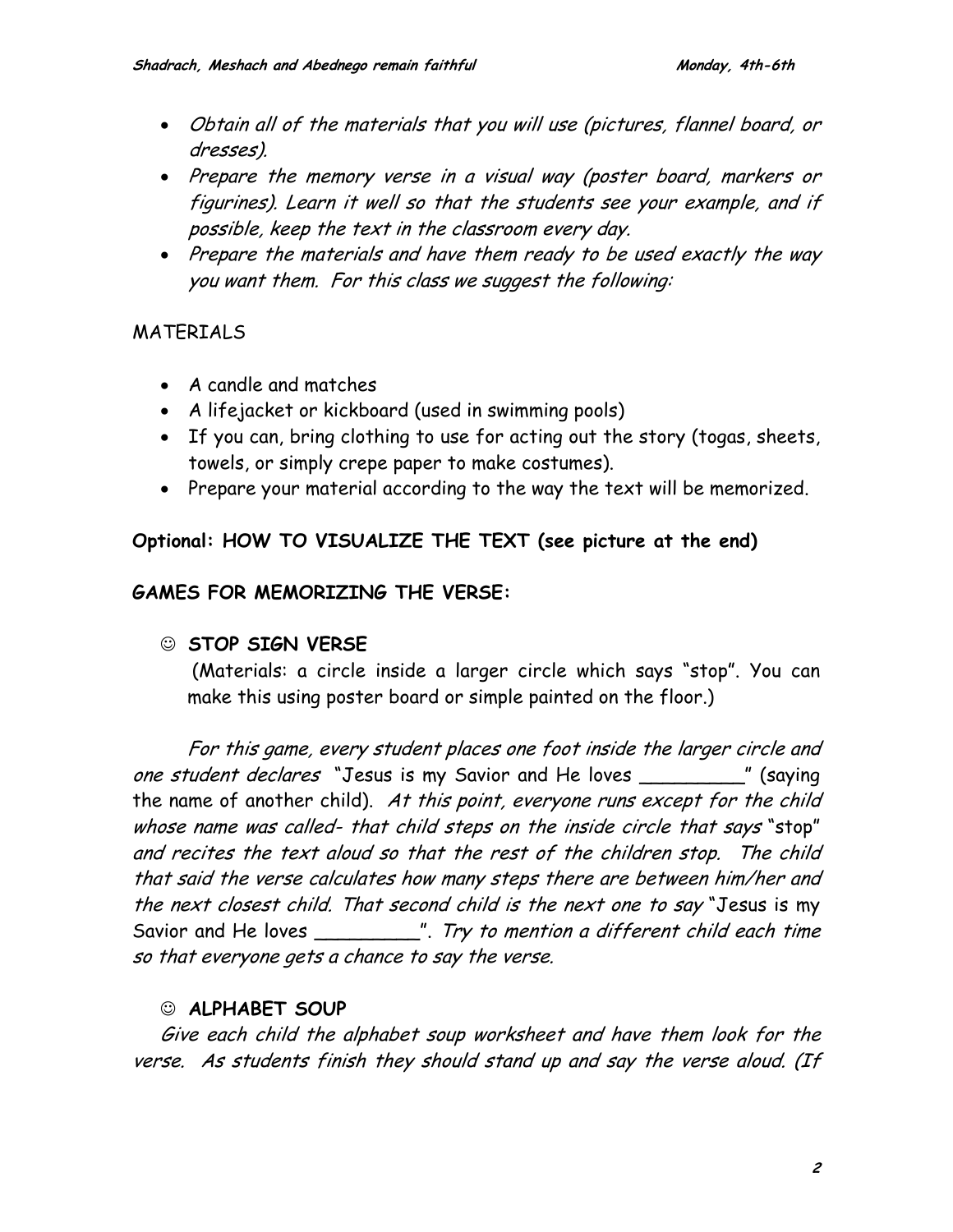you'd like, you can give a candy to those that are able complete the task). Set a time limit.

#### ☺ **GAME FOR REVIEWING VERSES:**

(Materials: A circle divided into the number of texts there are to be memorized, an arrow. You can use whatever material you wish or have on hand).

Since this is the first day the children will only have one verse learned, so you can add a general theme in the other spaces, such as the title of the lesson or the text from which the lesson came. Fill in a space each day using that day's verse. When you spin the arrow, students will take turns reciting the verse indicated by the arrow.

### BIBLICAL AND CULTURAL BACKGROUND

 The people of Israel had been conquered by Babylon, and King Nebuchadnezzar sent for "young men without any physical defect, handsome, showing aptitude for every kind of learning, well informed, quick to understand, and qualified to serve in the king's palace" (Daniel 1:4, NIV); "children in whom was no blemish, but well favoured, and skilful in all wisdom, and cunning in knowledge, and understanding science, and such as had ability in them to stand in the king's palace" (Daniel 1:4 KJV).

It was the tradition of the conquerors at that time to impose the customs, religion and traditions on the conquered people.

 The king's objective for bringing these young men to the palace was to make them faithful servants, not only to the king, but also to the gods of Babylon. It should be said that because of their good behavior, the king had made them administrators of the provinces of Babylon, and therefore their commitment to the king was greater.

### INTRODUCTION

- Start with a welcome and introduce all of the children, including those from the church. Let them know how happy you are to have them in your class to learn more about God.
- You can sing (or teach) a welcome song (if possible, write it using large letters and use a few illustrations related to the song to facilitate memorization).
- Give each child a name tag and take attendance. (use angels figures)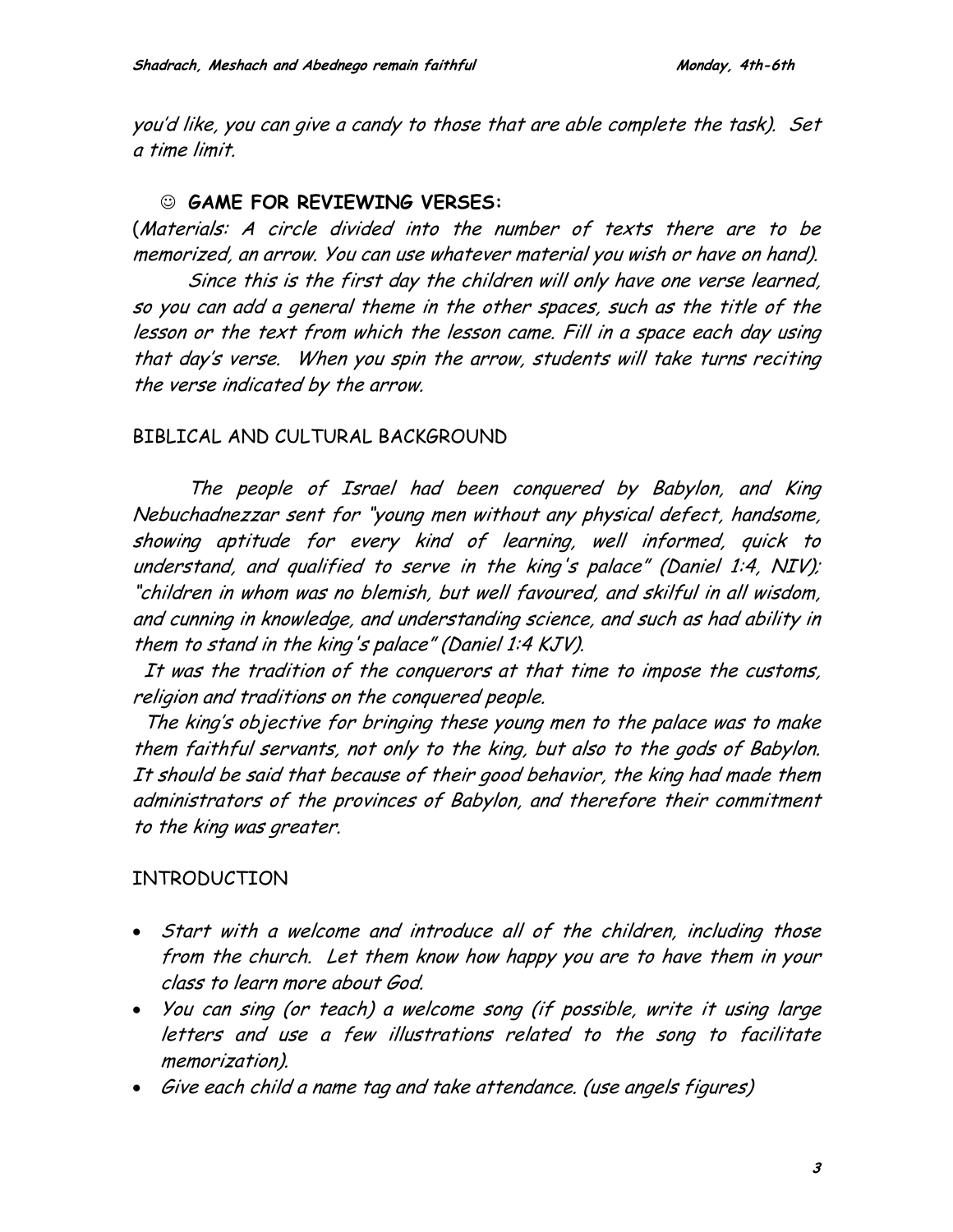- Present the general theme of the VBS: God's Heroes: From Ordinary to Extraordinary! Then present the title of the lesson: **God saves from the fire 3 faithful young men**
- Say a prayer for each of the children present and for those who will later come to the class.

Practice the memory verse, Daniel 3:28" Blessed be the God of Shadrach, Meshach, and Abednego, who has sent his angel and delivered his servants who trusted in him. Dan. 3:28ab (NRSV)

# TEACHING THE CLASS

(Have the charcoal lit before beginning the class)

- Light the candle
- Ask if anyone has been burned before.
- Ask the children to very carefully and orderly come close to the fire (keep the candle in a place where it will not cause an accident). Ask them to get their hand close to the fire, without touching the flame.
- Ask how it felt to get close to the fire.
- Ask the children to imagine being in the middle of a big, burning fire, one much bigger than the one they were just near.
- Ask them what would happen to them.
- Tell the students that the Bible talks about 3 people who were in a large furnace of fire and that nothing happened to them- they didn't even smell like smoke.
- Ask them to look up in their Bibles the story found in Daniel 3:1-28 so that you can read it together. Then begin the Bible story.

 The Bible talks about 3 men that had complete trust in God. Their names were Shadrach, Meshach and Abednego, and they were simple and ordinary people, despite the positions that they occupied (administrators of the province of Babylon). They were faithful and feared God, which they demonstrated by not complying with the king's order, which was to worship the statue that he had had made. (If you are using a flannel board, put each character on the board as you mention him/her).

The king Nebuchadnezzar had a statue made of gold, ninety feet tall and nine feet wide, and he ordered it to be put in the Dura plain in the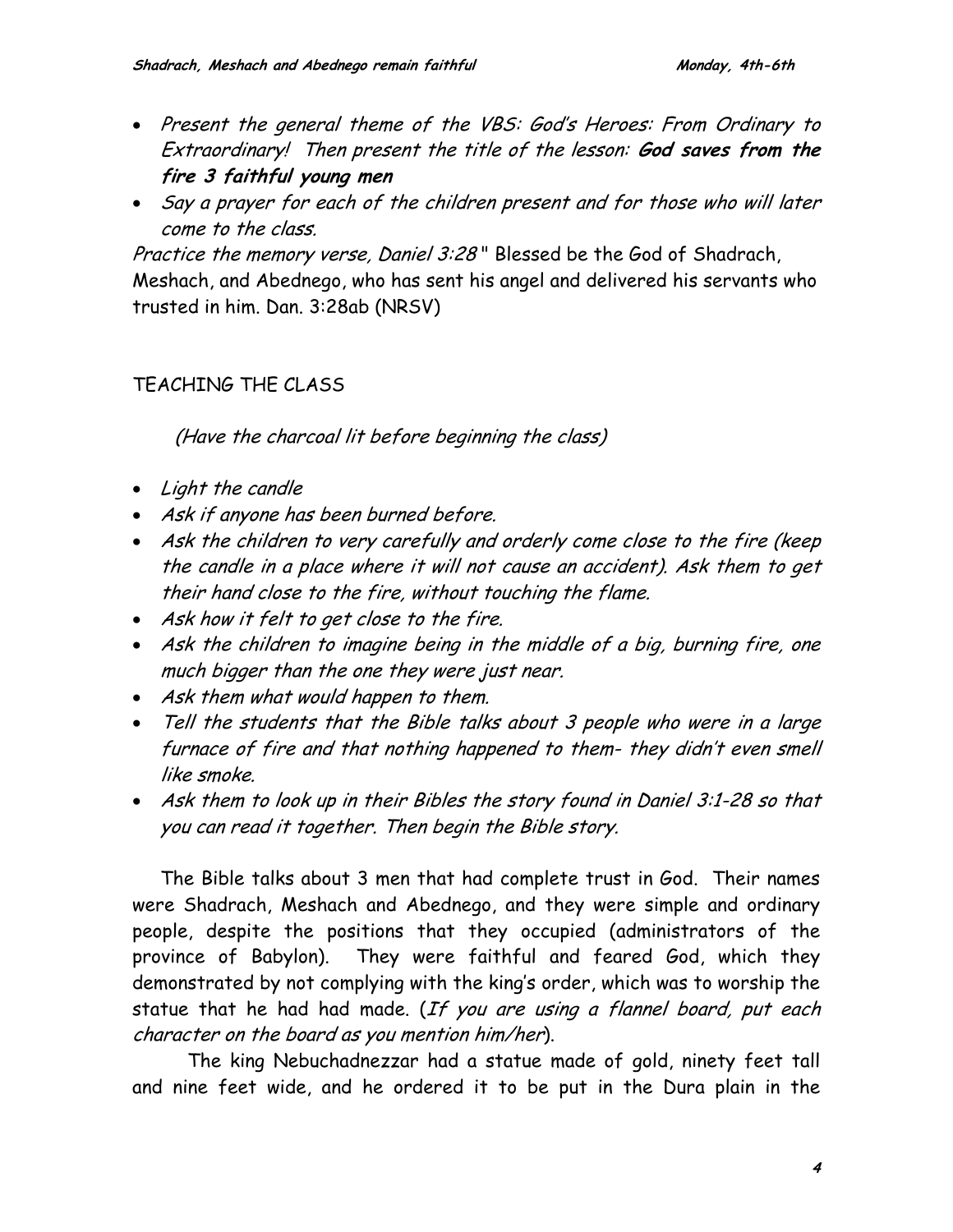province of Babylonia. He ordered that all the governors, satraps, treasurers, judges, magistrates and all the officials of the provinces to attend the dedication of the statue that he had had made. Everyone was to meet in front of the statue for the dedication. The messengers or spokespersons said in a loud voice, "You people and nations of every language, you are ordered to do the following: when you hear the music of trumpets, flutes, zithers, harps, and other musical instruments, bow down and worship the statue". They also said that anyone who did not follow the royal order would be thrown into the fiery furnace. This order was indisputable because the king had given it.

 Knowing what the punishment was, as soon as they heard the music, all of the people bowed down and worshipped the golden statue. But the Bible says that these three men, Shadrach, Meshach and Abednego, did not do it. So the astrologers went before the king and said to him, "Your Majesty has given the order that all of the people of the nation bow down and worship the statue, and that whoever does not follow the order will be thrown into the fiery furnace." And your Majesty has put Jews in charge to govern the province of Babylon, and they have not followed your order - they do not worship the statue.

 When he heard this, the king became very angry and he sent for them. Shadrach, Meshach and Abednego stood in front of the king and the king said to them, "I have heard that you do not honor or worship my gods, nor the statue that I had made. Now when you hear the music, you had better bow down and worship the gold statue that I made or I will send you to be thrown into the furnace, and there will not be a god capable of freeing you from my hands." Shadrach, Meshach and Abednego responded that they did not need to defend themselves from the king, and they replied confidently, "If we are thrown into the fiery furnace, the God that we serve can free us from the furnace and from your Majesty's own hands. But even if our God does not, know that we will not honor your gods or the statue."

 The king was furious. He ordered that the furnace be heated seven times hotter and that they be thrown into it. The furnace was so hot that when the soldiers threw in the three young men, whose feet and hands were tied, the heat itself killed the soldiers who were throwing the youth into the fire.

 The king, anxious to see how they were burning, leaned out to see, and in that moment he asked his messengers "Weren't there three men that were tied and thrown into the fire?" The counselors replied that there were.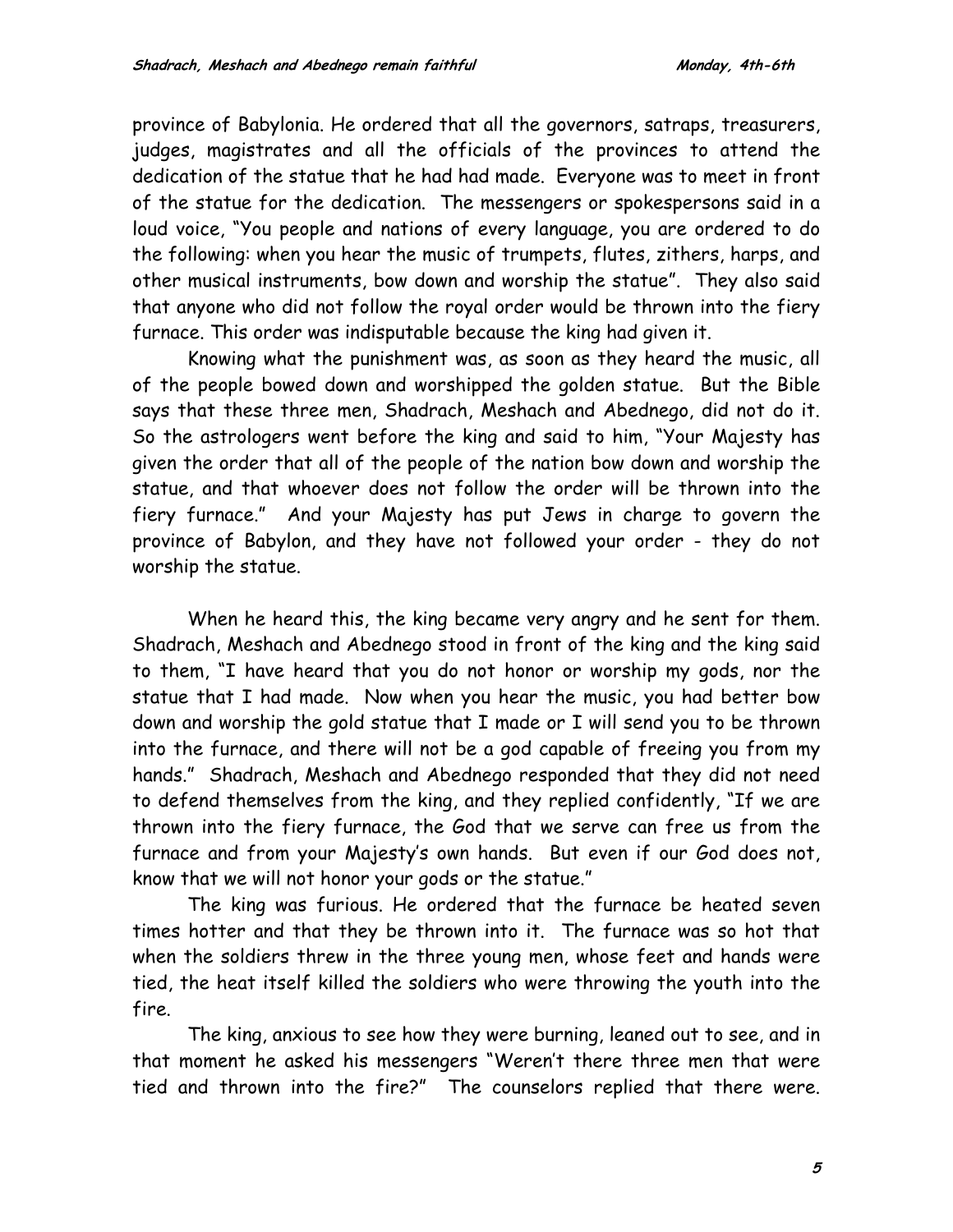Shocked, the king said, "Look! I see four men in the fire, without ropes and unharmed, and the fourth man has the appearance of a god."

Then he went to the furnace door and ordered Shadrach, Meshach and Abednego to come out. When they did, all of the satraps, governors, judges and magistrates went up to them and saw that the fire had not harmed themnot even one of their hairs had been burned, and they did not even smell like smoke.

So king Nebuchadnezzar said, "Glory to the God of these men, who sent an angel to save them. They trusted in Him and challenged a royal order, preferring to die before honoring and worshiping other gods that were not theirs."

And he gave them even higher positions in the province of Babylon.

Talk to children about how the power of God can do all things and how He uses His children to show His glory.

Through these young men, God showed His power before the king and all of the governors, and what's more, he made them conquerors by not fearing what could have happened in the furnace. (In Christ we are more than conquerors).

# REFLECTING ON THE PASSAGE

Ask the children the following questions to help them participate and analyze the theme.

- What was King Nebuchadnezzar's order? Worship the golden statue
- What was the punishment for anyone who did not obey? to be thrown into the furnace
- Who disobeyed the order given by the king? Shadrach, Meshach and Abednego. Remind the children that these three young men feared God and trusted completely in Him.
- What happened in the fiery furnace? The king saw four persons in it.
- Why didn't Shadrach, Meshach and Abednego get burned, even though the soldiers that threw them into the furnace were caught by the flames and died? Emphasize that God loves those who are faithful and obedient to His commandments, even when in danger or in a difficult situation. Having faith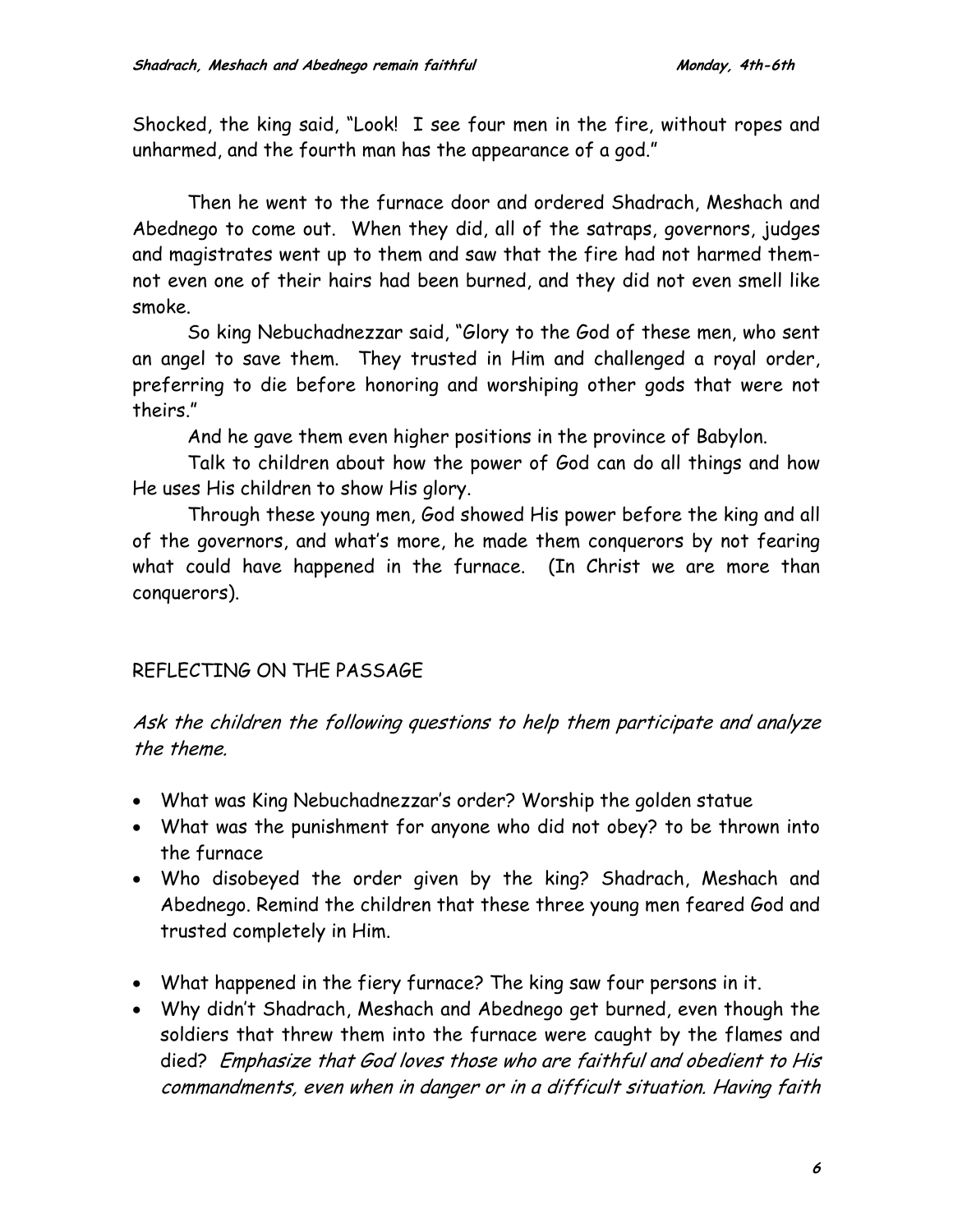does not mean that everything will always turn out right, but if we trust in God, everything that happens to us will be for our good.

• How did the king react when he saw Shadrach, Meshach and Abednego without ropes and unharmed inside the furnace? He changes his attitude and he worship to God.

Help your students see how God uses His children to do extraordinary things so that others will know Him in the world.

# APPLYING THE MESSAGE

 God saved Shadrach, Meshach and Abednego by sending an angel to take care of them and they come out unhurt.

Despite working for the king as administrators, these young men had a conviction and faith in God that never changed, despite living among people who worshipped and honored other gods. We too should defend our faith in God and be faithful to Him, even when we find ourselves in difficult situations like these young men. If we trust in God, He will send help and will free us from the danger that threatens us.

### **Optional Activity (applying evangelism)**

Show the lifejacket and ask:

- What is this?
- What is it used for? Wait for answers……….
- Have you ever seen a drowning person being rescued?

### Explain what happens in these cases:

Under normal rescue situations, a life jacket is thrown near the person in danger so that he or she can grab onto it. Since the lifejacket floats, the person floats and does not sink. It rarely fails. The person who throws the lifejacket is, in reality, the savior.

The Bible says that Christ came to this world to be our Savior. (Open the Bible to 1 Timothy 1:15 and read the verse to confirm what you have just said). Explain that we need Christ, because only He can save us from sin and from the punishment that sin deserves. Being a sinner is like falling into water and not knowing or not being able to swim. You can't save yourself, so you urgently need the help of another person.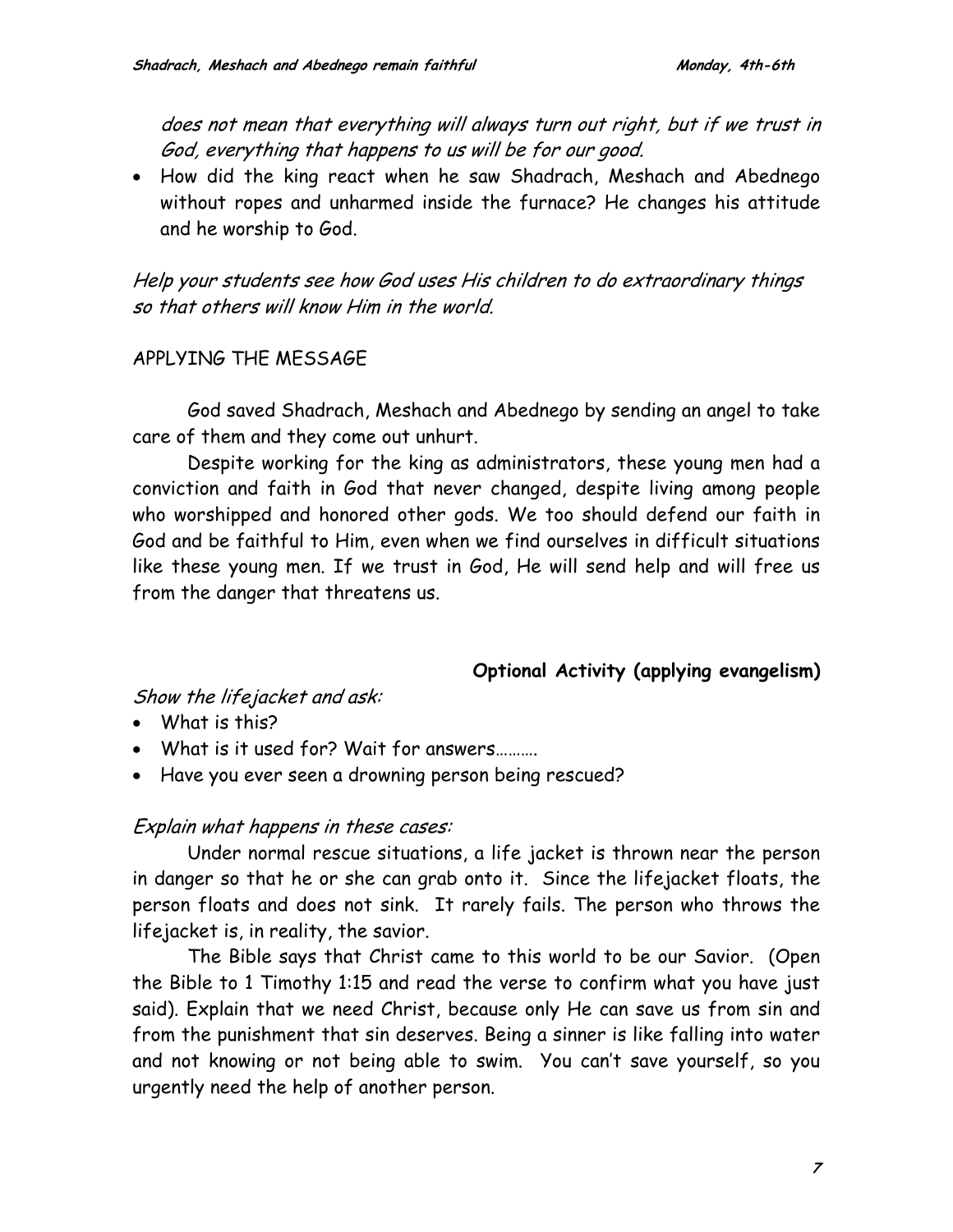Christ is for us a lifejacket that never fails. He does it because He loves us.

Shadrach, Meshach and Abednego knew this, and that's why they trusted in God. They had the assurance that He would never abandon them because He loved them. This made them Heroes of God because they went out victorious from the situation they faced with the order given by the king.

We often face orders or situations that try to obligate us to change our faith in God, but we need to take Shadrach, Meshach and Abednego's example and trust that God has everything Ander control and will make us victorious. They were ordinary youth like you and like me.

Ask for or give examples of situations in which the children think or feel that they should deny Christ and their faith.

- Being made fun of at school: sometimes because we are embarrassed we don't say that we are Christians, or when someone says something that goes against our faith, we stay quiet.
- Sometimes we are scared to talk about God because our friends might not want to be friends with us anymore.

However, these youth (Shadrach, Meshach and Abednego) did not fear, even when the king had other gods and did not know the true God.

# **OPCIONAL ACTIVITIES**

Have the children act out the story they just heard and put the dialogue it in their own words.

# CONCLUSION

 Just as Shadrach, Meshach and Abednego had to be brave when they refused to worship the statue that the king had had made, we too need to face things bravely and not allow ourselves to be influenced by embarrassment or fear. Remember that He is your Savior and is always at your side to help you and take care of you in every situation

It may be difficult, but ask God in prayer to give you strength and courage to always be faithful. Remember that Shadrach, Meshach and Abednego were not afraid or embarrassed to talk about God. They didn't change their conviction or faith despite living amidst people who worshipped and honored other gods.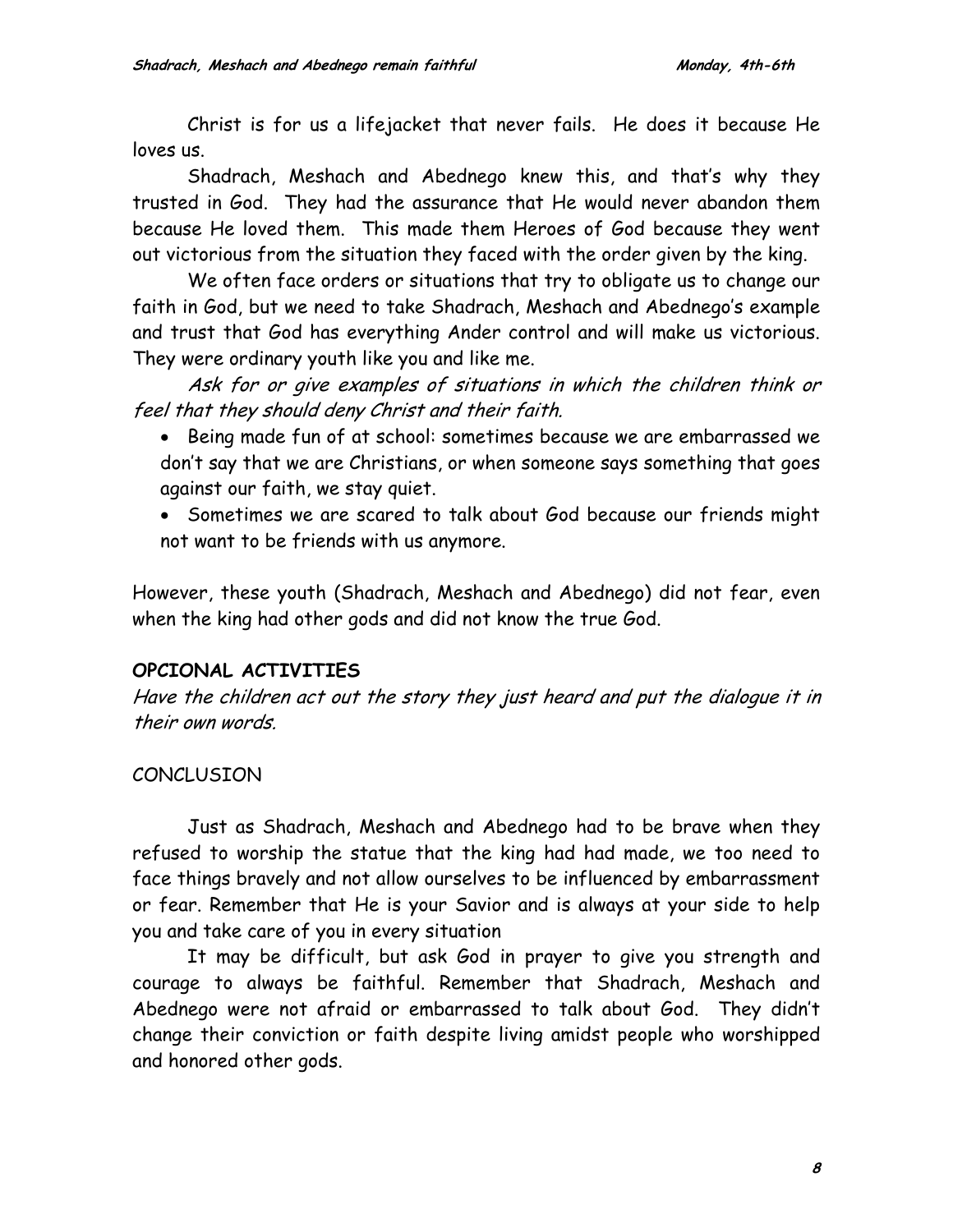Prepare the children whom God has chosen to accept Christ this week. Tell the class: God loves you so much! God wants to help and bless you. When you come to church you learn more and more about God's love. We hope that what you learn this week will help you feel that love, and will allow you to deepen your relationship with God. Let's ask God to fill us with gratitude for his love.

Conclude the class with a brief prayer, asking that the children repeat after you.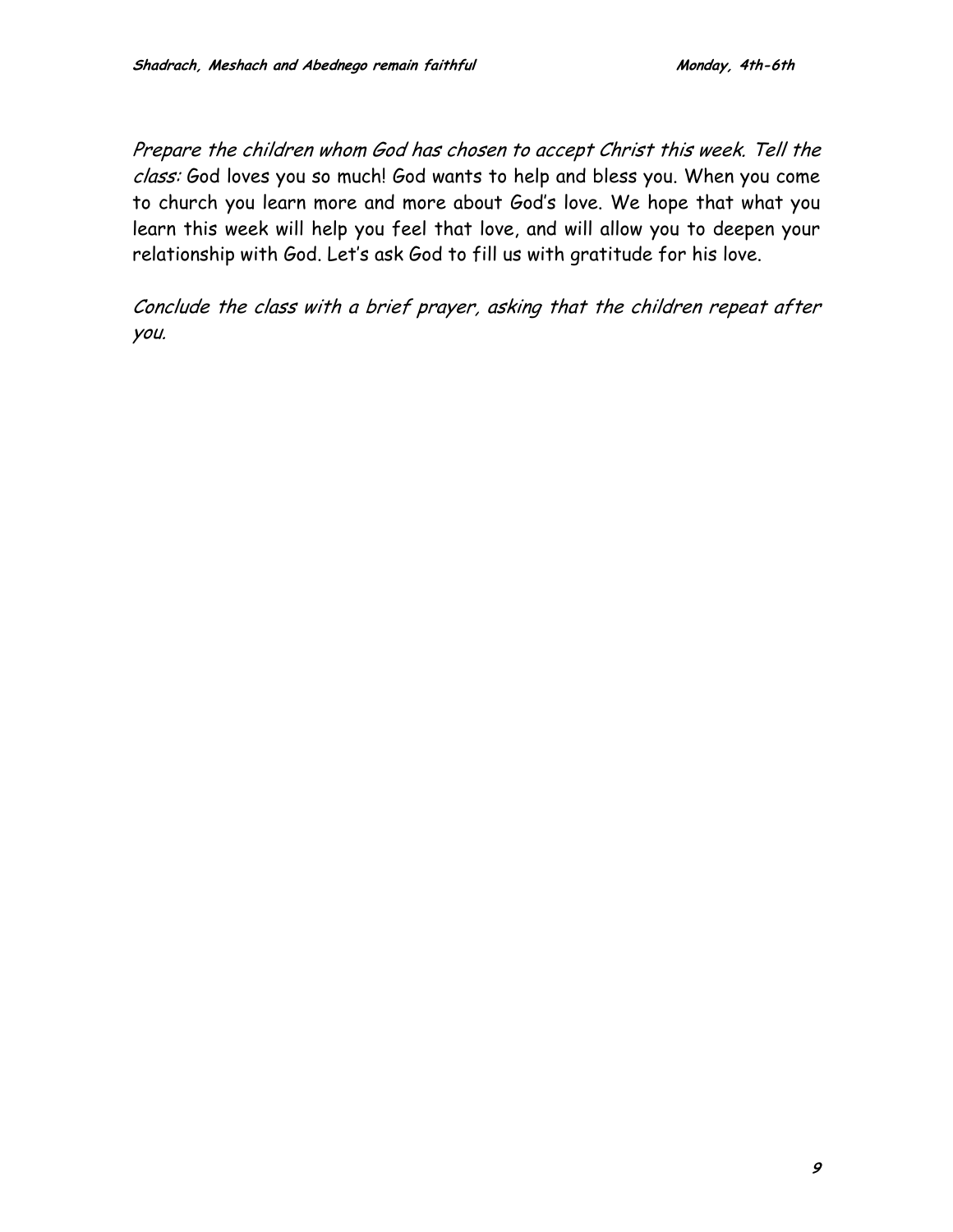# $4^{th}$  – 6<sup>th</sup> Grade

Alphabet Soup

 "Blessed be the God of Shadrach, Meshach, and Abednego, who has sent his angel and delivered his servants who trusted in him." Daniel 3:28

salvó perpetuo his the congre who peretrinaje cristiano roanldo be tecnologico escuela rambo manbo God alabado rehenes trusted gjhkd mno who in menciona Bless servants has enamora jsdja angel off miguel ramos medina jcp rey Shadrach sin su perez this pelpa sent vid a y quiebra blessed his hercules who hera arkantos blinki el dos peluche sent platacion Dios Biblia Noe arca sabo playa paisaje young and mentes Abednego sabor envió mensaje his delivered flor uva manzana Meshach angel alcatraz and boyd of

him bebere friolin saved edonia

\_\_\_\_ \_\_\_\_\_\_\_\_\_ , \_\_\_\_\_\_\_\_\_\_\_\_ , \_\_\_\_\_ \_\_\_\_\_\_\_\_\_ , \_\_\_\_\_\_ \_\_\_\_\_

\_\_\_\_\_\_ \_\_\_\_\_ \_\_\_\_\_\_ \_\_\_ \_\_\_\_\_\_\_\_\_\_ \_\_\_\_ \_\_\_\_\_\_\_\_\_\_\_ \_\_\_ \_\_\_\_\_\_\_\_\_\_

them

Write the text

\_\_\_\_\_ \_\_\_\_\_\_\_\_

 $\frac{1}{2}$  ,  $\frac{1}{2}$  ,  $\frac{1}{2}$  ,  $\frac{1}{2}$  ,  $\frac{1}{2}$  ,  $\frac{1}{2}$  ,  $\frac{1}{2}$ 

Daniel 3: 28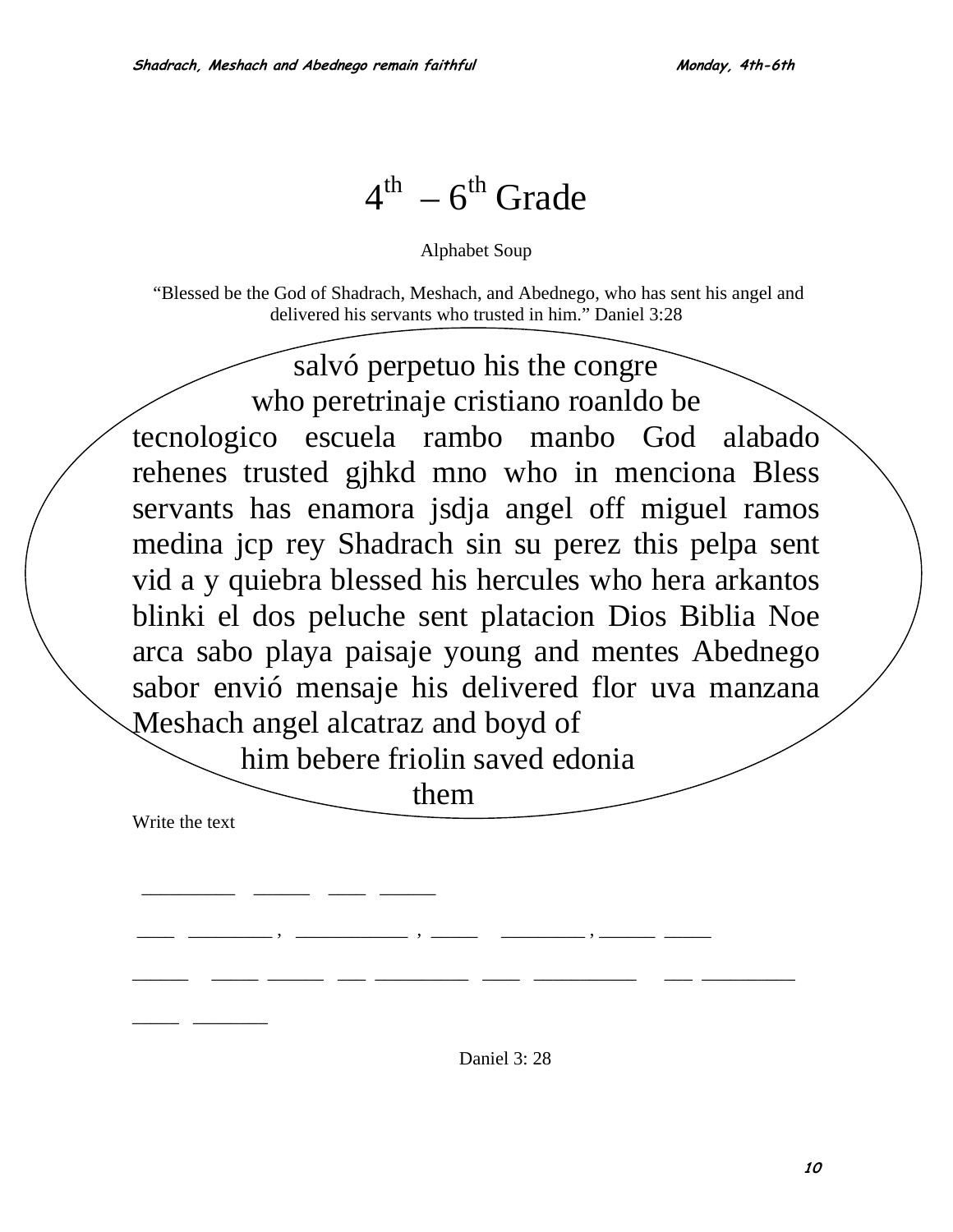

Source:

[http://www.lavistachurchofchrist.org/Pictures/Standard%20Bible%20Story%20Readers,%20Book%20Four/target22](http://www.lavistachurchofchrist.org/Pictures/Standard%20Bible%20Story%20Readers,%20Book%20Four/target22.html) [.html](http://www.lavistachurchofchrist.org/Pictures/Standard%20Bible%20Story%20Readers,%20Book%20Four/target22.html)

Used by permission<http://creativecommons.org/licenses/by-nc/2.0/>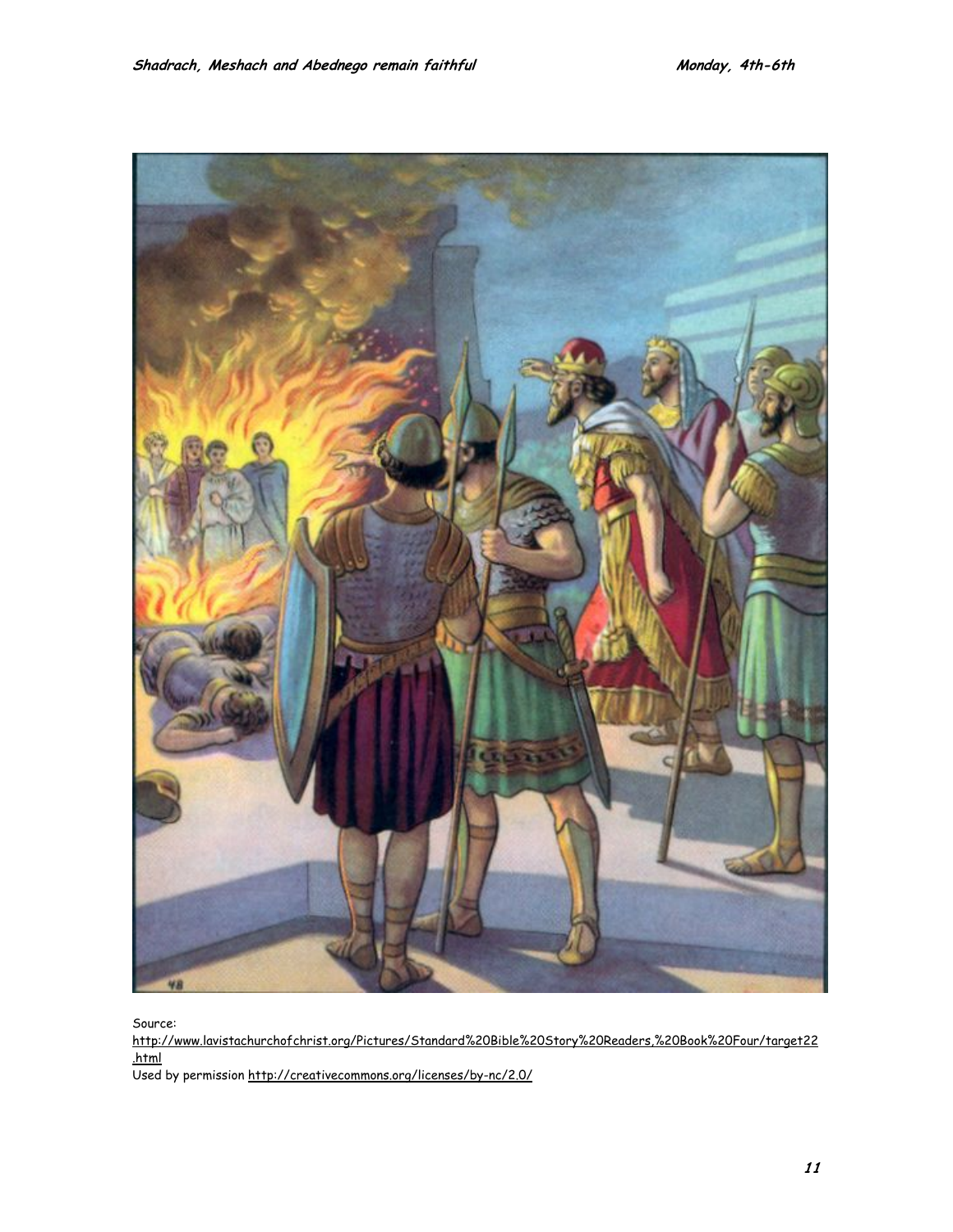# God's Heroes: From Ordinary to Extraordinary… Héroes de Dios: De Ordinario a Extraordinario…

# **Joseph Interprets Dreams**  Day One 4<sup>th</sup> to 6<sup>th</sup> Grade

| THEME:<br><b>BIBLE PASSAGE:</b><br><b>MEMORY VERSE:</b> | God makes us extraordinary when God gives us different gifts.<br>Genesis 41:1-28 (29-37) 38-40.<br>We have different gifts, according to the grace given us. Rom. 12:6a                                                                                                                                                                                                                                                                                                                                                                                                                                                                                                                                                                                                   |  |  |
|---------------------------------------------------------|---------------------------------------------------------------------------------------------------------------------------------------------------------------------------------------------------------------------------------------------------------------------------------------------------------------------------------------------------------------------------------------------------------------------------------------------------------------------------------------------------------------------------------------------------------------------------------------------------------------------------------------------------------------------------------------------------------------------------------------------------------------------------|--|--|
|                                                         |                                                                                                                                                                                                                                                                                                                                                                                                                                                                                                                                                                                                                                                                                                                                                                           |  |  |
| Objective                                               | Students will learn that when we serve God faithfully, we can accomplish<br>extraordinary feats.                                                                                                                                                                                                                                                                                                                                                                                                                                                                                                                                                                                                                                                                          |  |  |
| <b>Learning Goals</b>                                   | Students will hear the story of how Joseph interpreted Pharaoh's<br>dreams (Genesis 41:1-40)<br>Students will understand that God put Joseph in the right place at the<br>$\bullet$<br>right time to accomplish God's goals.<br>Students will understand that God gave Joseph the ability to<br>$\bullet$<br>correctly interpret Pharaoh's dreams about the coming famine.<br>Students will understand that Joseph was willing to serve God even<br>$\bullet$<br>during difficult circumstances (being a prisoner, being in a foreign<br>land).                                                                                                                                                                                                                           |  |  |
| Preparation                                             | Read Genesis 40 to know the background of how Joseph came to<br>be recommended to Pharaoh as a dream interpreter.<br>Read Genesis 41 to familiarize yourself with today's story.<br>$\bullet$<br>Pray that God will work through you to reach the children you<br>$\bullet$<br>teach; pray that He will give you patience, wisdom, and joy as you<br>share His word. Pray for the students you will be working with,<br>that the Holy Spirit will open their hearts and minds to today's<br>lesson.<br>Read through the "true/false/not in story" list to be sure that you<br>$\bullet$<br>know the correct answers for this activity.                                                                                                                                    |  |  |
| Material                                                | Rehearse presenting the lesson to time the length of each section.<br>$\bullet$<br>Illustrations (illustrated Bible, Bible storybook, Abeka cards, or<br>$\bullet$<br>other pictures) to show during the lesson. Pictures of wheat or<br>barley would be helpful, as many of these students may never have<br>seen wheat or barley sheaves. Pictures of Egyptian culture during<br>Biblical times would be a nice addition, particularly pictures of a<br>Pharaoh or an Egyptian palace.<br>True/false/not in story paddles. These are made by using 3-inch<br>red, green, and yellow construction paper circles (red for false,<br>green for true, yellow for "not in story".) You can tape them to<br>popsicle sticks, or children can just use the paper circles. Each |  |  |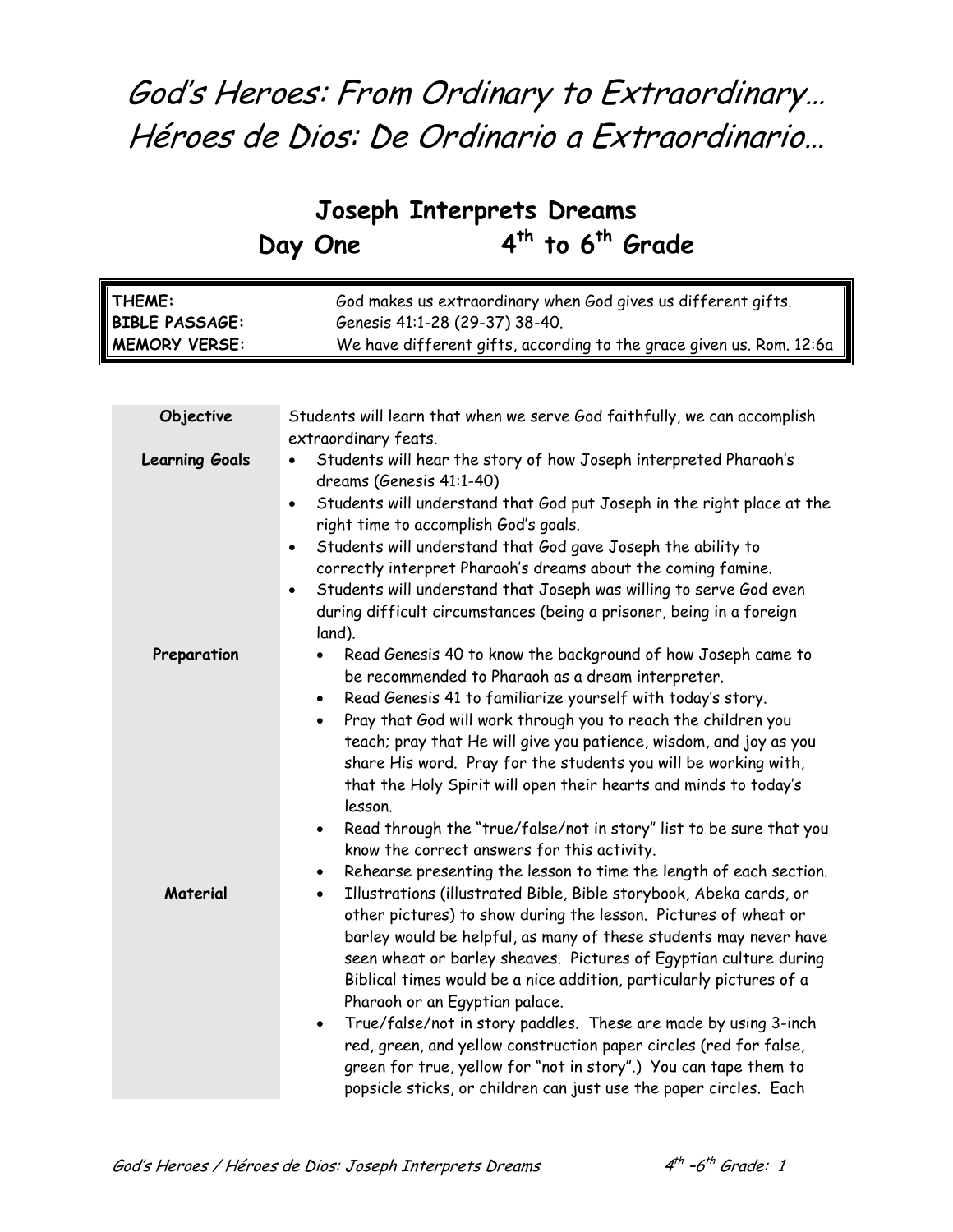child will need one circle of each color for this activity. It's more effective if the word "true" is written on the green circle, the word "false" on the red circle, and the phrase "not in story" (or just the initials) written on the yellow circle.

- Worksheets, pencils
- Bibles
- Index cards, each with one word of the memory verse written on it.

#### **Introduction**

Greet the group. Let the young people know how happy you are to be there with them. Make them feel welcome and happy to be learning about God.

Meanwhile hand out nametags to the students and write their names on a list. Introduce yourself and tell a little about yourself (be sure to introduce any classroom assistants as well, if they're not known to the students)

Open with a brief prayer (or invite one of the students to open with prayer)

Introduce today's memory verse: Rom. 12:6a: We have different gifts, according to the grace given us. If possible write the verse on a white board or chalkboard and have students begin by reading it. Repeat several times, each time erasing two or three of the words until the students can recite the passage by memory. If no chalkboard is available, write each word on its own index card and display that way, removing a couple of the cards each time you read through the verse.

#### **Studying the Bible passage**

Ask:

· Who here has ever had a really interesting dream? (everyone should be able to answer that they've had such a dream).

· Who wants to tell just a little bit about a dream they've had? (Allow a few students to answer as time permits).

· Who has ever had a dream they can't understand at all?

Say:

 Our lesson today is about how Joseph was able to use the special gifts and abilities God had given him to help many people. A powerful king (in this story, called "Pharaoh") had some strange and troubling dreams. He asked a man named Joseph to help him figure out what those dreams meant.

First, let's have a little background about Joseph from the book of Genesis:

 Joseph lived in Canaan (part of Israel) with his father and brothers. He was his father's favorite child, which made his brothers angry. God had given Joseph the ability (even when he was very young) to interpret dreams, and one of his dreams told him that he would rule over his brothers. This made Joseph's brothers even angrier. They made a plan to kill Joseph, but decided instead to sell him as a slave. Joseph was taken as a slave to Egypt to work for a man named Potiphar. God watched over Joseph, and Joseph worked hard for Potiphar. Potiphar put Joseph in charge of his whole household. Potiphar's wife told lies about Joseph that made Potiphar very angry, and Potiphar put Joseph in prison. God continued to watch over Joseph while he was in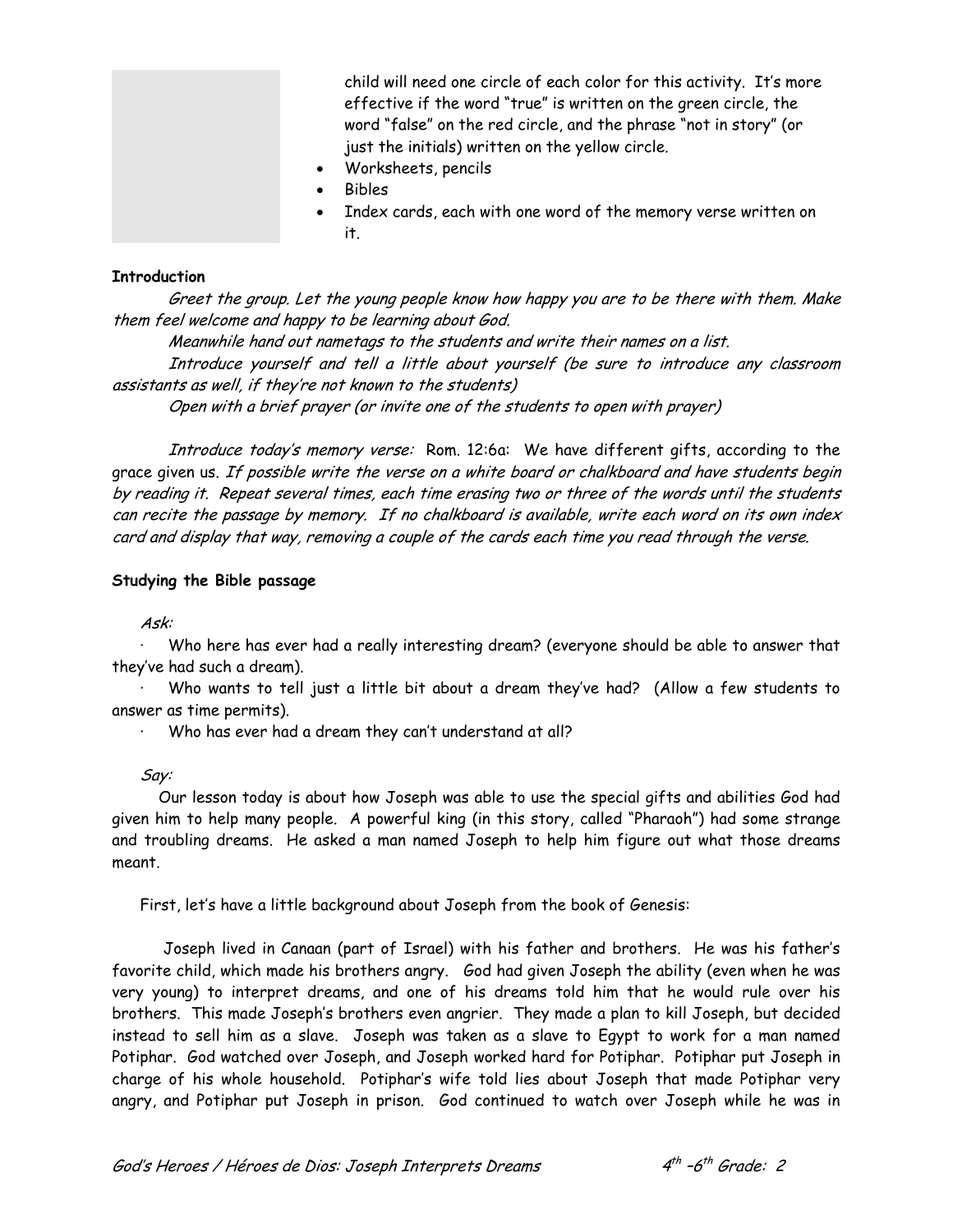prison, and Joseph eventually was put in charge of all of the other prisoners. He continued to work hard and be patient. While Joseph was in prison, two of Pharaoh's servants, the royal cupbearer and the royal baker, were also put in prison. They each had strange dreams, and Joseph helped them to understand those dreams. When they were let out of prison, the cupbearer and the baker found that the things Joseph predicted from their dreams came true. The cupbearer had promised to mention Joseph to Pharaoh if Joseph's predictions came true, but once he was out of prison, the cupbearer forgot. So Joseph stayed in prison.

Now we come to today's story:

Let's read Genesis 41: 1-40. It's a long passage but lots of interesting things happen in it. (Read the passage out loud, or ask if any of the students would like to take a turn reading part of the passage).

Okay. Now let's talk about the story in our own words. (As you go over the main story points, feel free to ask the students to help retell the story. Ask general questions like "who can remember what happens next?" or leading questions like "After Pharaoh had his dreams, what did he do?")

- After Joseph had been in prison two more years, Pharaoh had a dream.
- He dreamt that he was standing by the Nile River, and out of the river came seven fat cows. They grazed by the river. Then seven skinny cows came out of the river and ate the fat cows!
- Pharaoh had another dream. This time, there was a stalk with seven good, full heads of grain (probably barley) growing on it. Then seven bad, shriveled heads of grain grew on the same stalk and swallowed up the good, healthy heads of grain.
- Pharaoh was upset by these dreams and sent for all of his magicians and wise men, but none of them could tell him what the dreams meant.
- Finally, the cupbearer remembered Joseph and told Pharaoh about him. Pharaoh sent for Joseph.
- Pharaoh asked Joseph to interpret his dreams. Joseph said **"I can't do it, but God will give you the answer".**
- Pharaoh told Joseph about his dreams, and Joseph told Pharaoh that the dreams were about the same thing: seven years of good harvests followed by seven years of famine (bad harvests where there isn't enough food and people starve).
- Joseph again gave God the credit, saying "God has revealed to Pharaoh what He is going to do" (Gen. 41:28, 41:32).
- Joseph suggested to Pharaoh that he make a system of saving up part of the grain from the seven years of good harvest so that it could be given to people during the seven years of famine.
- Pharaoh saw that the Spirit of God was in Joseph, and he liked Joseph's plan to save Egypt from famine. Pharaoh made Joseph his second-in-command, in charge of everyone in Egypt (except Pharaoh, of course!)

#### **Reflecting on the Bible passage**

Say: Let's talk about the story a bit: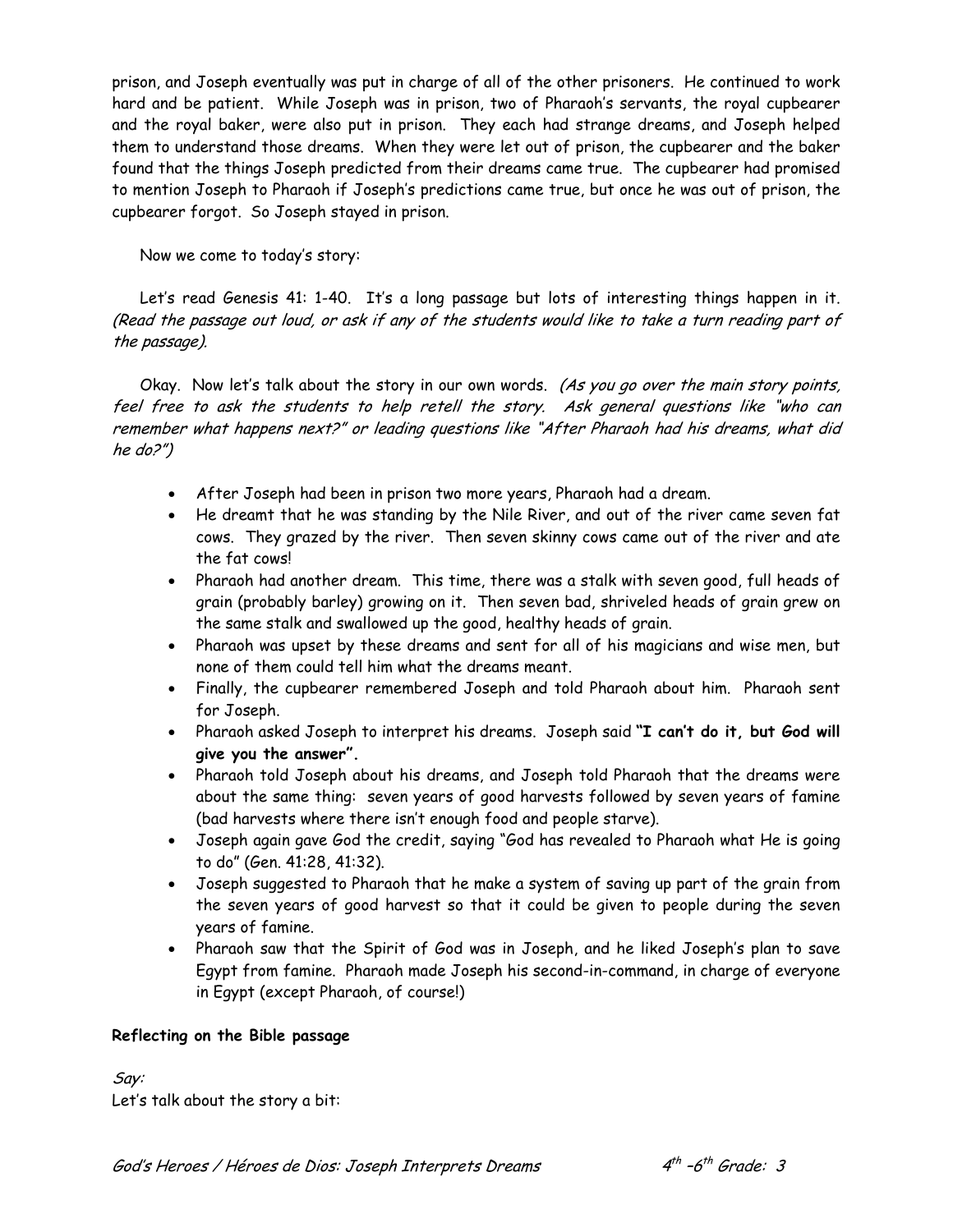#### Emotion questions

- How did Pharaoh feel when no one could interpret his dream? (upset, worried, angry)
- How did Joseph feel when the baker forgot him for two years? (disappointed)
- How did Joseph feel when Pharaoh made him his Prime Minister? (excited, relieved)

#### Fact questions

- What two things did Pharaoh dream of? (7 skinny cows eating 7 fat cows. 7 withered ears of corn eating 7 full ones.)
- How many years of feast and famine were coming? (7 of each)
- Who benefited from God's warning? (Pharaoh, Joseph, all of Egypt, eventually Joseph's family.)

#### Review questions

- What did the dreams mean? (famine would follow plenty)
- What did Joseph advise that Pharaoh do? (appoint a man to store up food while they had it)
- Why did Pharaoh appoint Joseph? (he saw that he was wise and that God was with him)

#### Application questions

- Who should we give credit for our talents, abilities? (God)
- What should we do when we recognize God's work in someone else? (help them, praise God)
- What should we do when it seems God's plan isn't working? (be patient, pray)
- When we know times of trouble are coming, how should we prepare?( keep our hearts pure of bitterness, study and pray)

#### **Applying the Bible passage to our life**

#### Review Game: True, False, or Not in story?

The purpose of this game is to review the story and separate facts from fiction in a fun way. The teacher will read a list of statements. Some statements are true, some are false, and some may be true but were not in the story. After each statement, students will each hold up either a green circle (if they think the statement is true), a red circle (if the statement is false), or a yellow circle (if the statement wasn't in the story). If the answer is "false", ask them what the correct statement would be. Remind students to choose their answers for themselves, rather than looking to see what their friends are answering. You can keep score if you'd like, but it's not really a game where there's a "winner".

#### Statements:

- Joseph took all the credit for interpreting the dreams himself. (F)
- Pharaoh's magicians were able to interpret his dreams for him (F)
- Pharaoh's cupbearer was the one who recommended Joseph to Pharaoh (T)
- Pharaoh liked to wear a long purple robe and a crown when he talked about his dreams (Not in story)
- Pharaoh dreamed of seven fat cows and seven skinny cows (T)
- Pharaoh also dreamed of eight stalks of healthy grain and eight stalks of shriveled grain (F)
- The Pharaoh recognized God working in Joseph. (T)
- Both dreams meant the same thing. (T)
- Pharaoh had his dreams just before he woke up in the morning (not in story)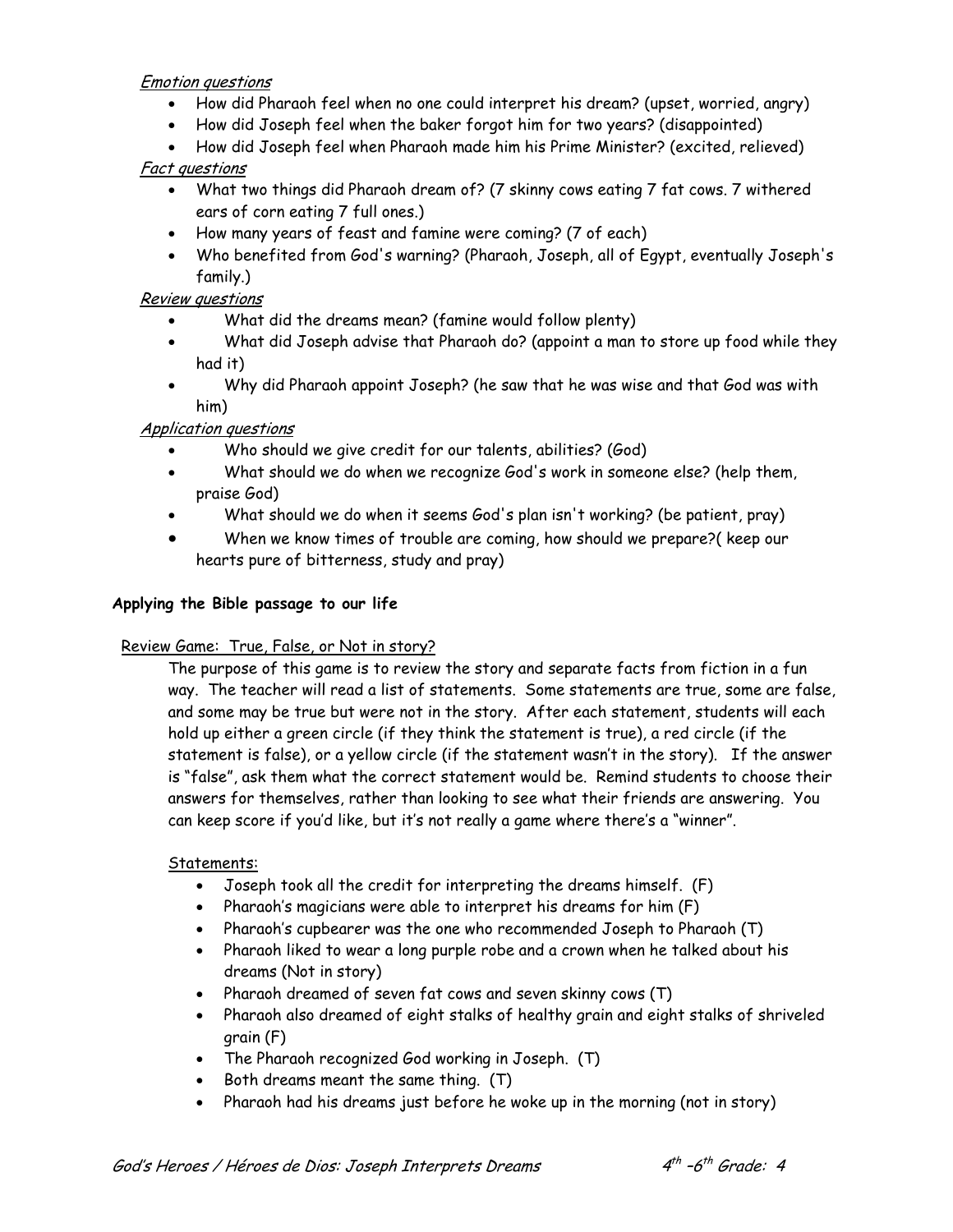- After his dreams were interpreted, Pharaoh sent Joseph back to prison. (F)
- Joseph married Asenath. (Not in story)
- Pharaoh put Joseph in charge of the whole country (T)
- After Joseph was released from prison for good, he tried to go back home to his brothers (F)
- God watched over Joseph the entire time he was a slave and in prison (T)

If time allows, hand out worksheet and have them fill it out individually or in teams. If there is no time, hand out worksheet for them to fill out at home.

#### **Conclusion**

Review the memory verse: Romans 12:6a. Have children try to recite it from memory.

Say: This verse is taken from a longer passage about the various gifts God gives to each of us. (Read Romans 5-8)

Ask: How do you think this memory verse fits with today's lesson? (accept answers)

Say: We've learned about how God gave Joseph the gifts he needed to interpret Pharaoh's dreams and save many, many people from starvation. God gives EACH of us different gifts and talents that we can use to serve Him and each other. What are some talents you feel that God has given to you? (accept answers, if any)

God wants us to have faith that He will watch over us and guide us according to His plans for us, and that He will give us the abilities we need for the work He gives us. Just like Joseph, we need to be patient and have faith that God will guide us where He wants us to go. What are some things we can do to learn what God wants for us? (Pray, read the Bible)

God has special work for each one of us. God wants us to use the gifts that God gave us. God loves us a great deal. When you come to church you learn about the love of God, but you also learn that we human beings sin and that this becomes a barrier for our connection with God. This week, let's ask God to help us overcome that barrier through Jesus. In this way, we can use the gifts God has given us.

Let's close with a prayer: (you can either pray yourself or ask for a volunteer. Pray for God's guidance, pray for patience and faithfulness, pray that God will bless the students with strength and the ability to do His work in the world.)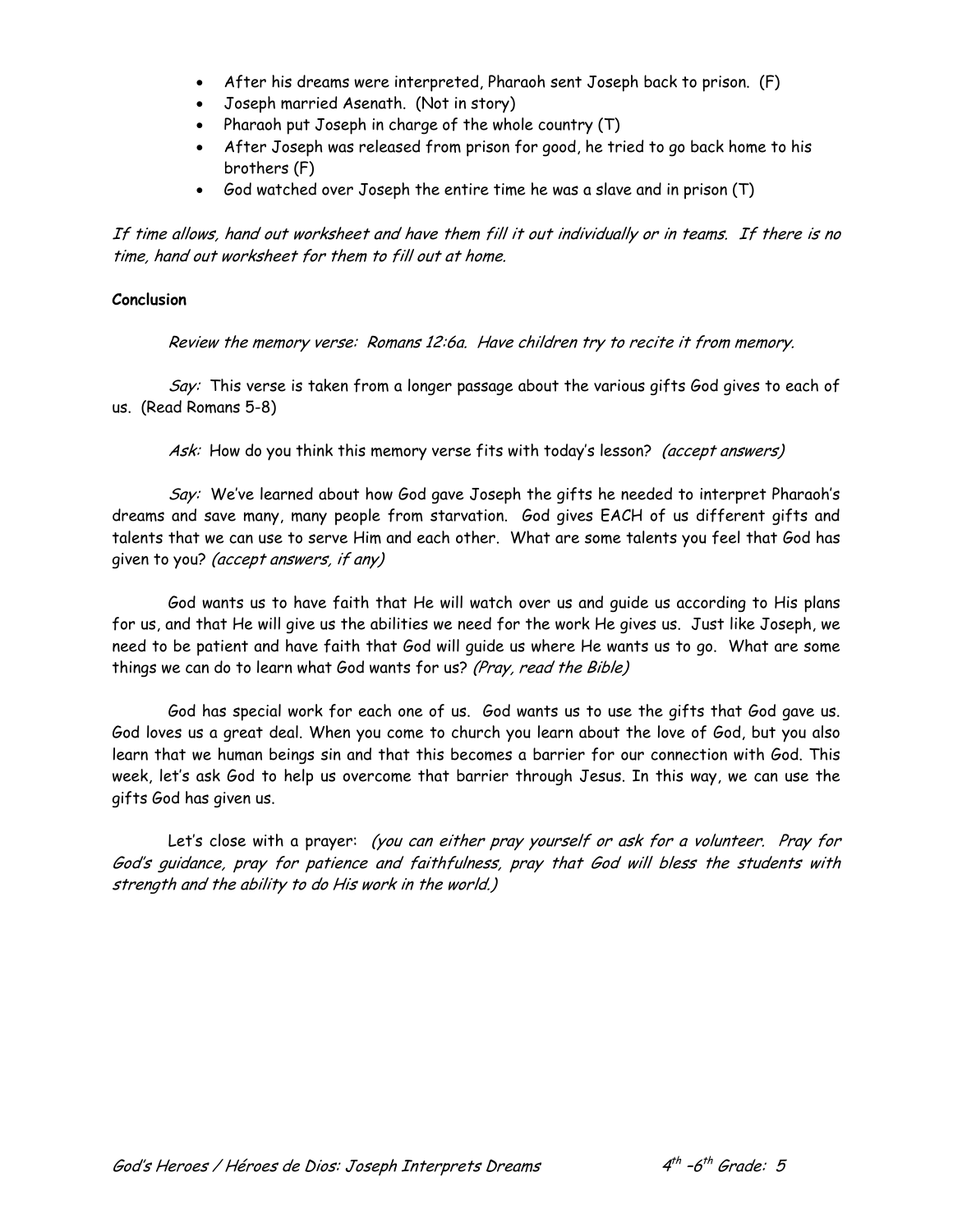# JOSEPH INTERPRETS THE KING'S DREAMS (Genesis 41:1-36)

Unscramble the following words and use them to complete the sentences below. GETPY NISKNY FICEH OKOC SALONERP VANTERS ILAJ SMEARD UPT OT HEDAT SHOJEP LINE VIRRE NEEVS SAYER WOSC TYPLEN ASRSG GIVTRANS 1. Joseph was a slave in \_\_\_\_\_\_\_\_\_\_\_\_\_\_\_\_\_\_\_\_\_. 2. The \_\_\_\_\_\_\_\_\_\_\_\_\_\_\_\_\_\_\_was thrown in jail with Joseph. 3. Joseph, the king's personal servant, and the chief cook were in \_\_\_\_\_ together. 4. The chief cook was \_\_\_\_\_\_\_\_\_\_\_\_\_\_\_\_\_\_\_\_\_\_\_\_\_. 5. The king dreamed he was standing on the bank of the \_\_\_\_\_\_\_\_\_\_\_\_\_\_\_\_\_\_\_\_\_. 6. The king dreamed about  $fat$  eating the  $\qquad \qquad$ 7. The king also dreamed about \_\_\_\_\_\_\_\_\_\_\_cows eating the fat ones. 8. The king's \_\_\_\_\_\_\_\_\_\_\_\_\_\_\_\_\_\_\_\_ told the king about Joseph. 9. The king sent for Joseph because he wanted to know what his \_\_\_\_\_\_\_\_meant. 10. God helped \_\_\_\_\_\_\_\_\_\_\_\_\_\_\_\_\_\_ to know what the dreams meant. 11. The king's dreams meant that there would be \_\_\_\_\_\_\_\_\_\_\_\_\_\_ of more than enough grain in Egypt, followed by not enough. 12. Joseph told the king there would be seven years of \_\_\_\_\_\_\_\_\_\_\_\_\_\_\_\_\_. 13. Joseph told the king that after that the Egyptian people would be \_\_\_\_\_\_\_\_\_

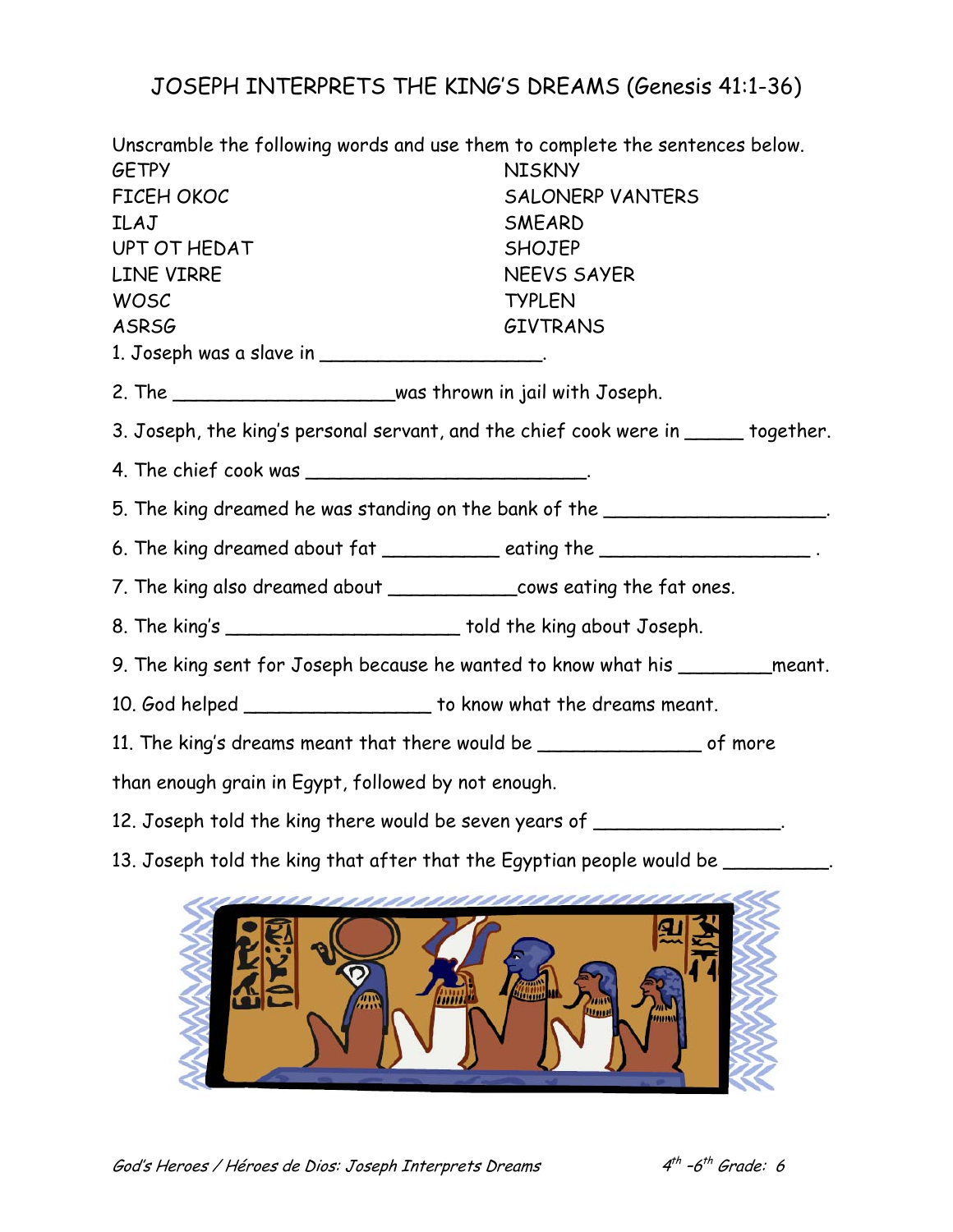# **GOD'S HEROES: FROM ORDINARY TO EXTRAORDINARY!**

**Day:** Wednesday  $4^{\text{th}}-6^{\text{th}}$ **Theme:** Queen Esther Saves Her People. **Lesson 3:** Esther the Brave Queen. **Bible reference:** Esther 3:12-13, 4:1-17, 5:1-4, 7:1-6, 10 **Memory verse:** Esther 4:14 For if you remain silent at this time, relief and deliverance for the Jews will arise from another place, but you and your father's family will perish. And who knows but that you have come to royal position for such a time as this? Est.4:14 (NIV) (use all or part of the verse).

# OBJECTIVE

 The student will know the story of Queen Esther, be able to tell about her bravery in defending her people, and will identify God's response to His people's fast.

# PREPARATION

- Seek God's direction in prayer, asking Him to give you wisdom and the right words so that students will understand the objective of this class.
- Pray also for the children that you will have in your class so that the Holy Spirit would move in the hearts of those with needs.
- For this class you will already know the children who have attended this week a little bit better; pray for them, especially for those you sense have the greatest needs. Ask the Lord to use you to help these children.
- Read the Bible passage many times so that you are very familiar with the plot that reveals the story of this young Jewish girl who would become queen.
- When possible, bring an illustrated Bible to the class and share the pictures with the children.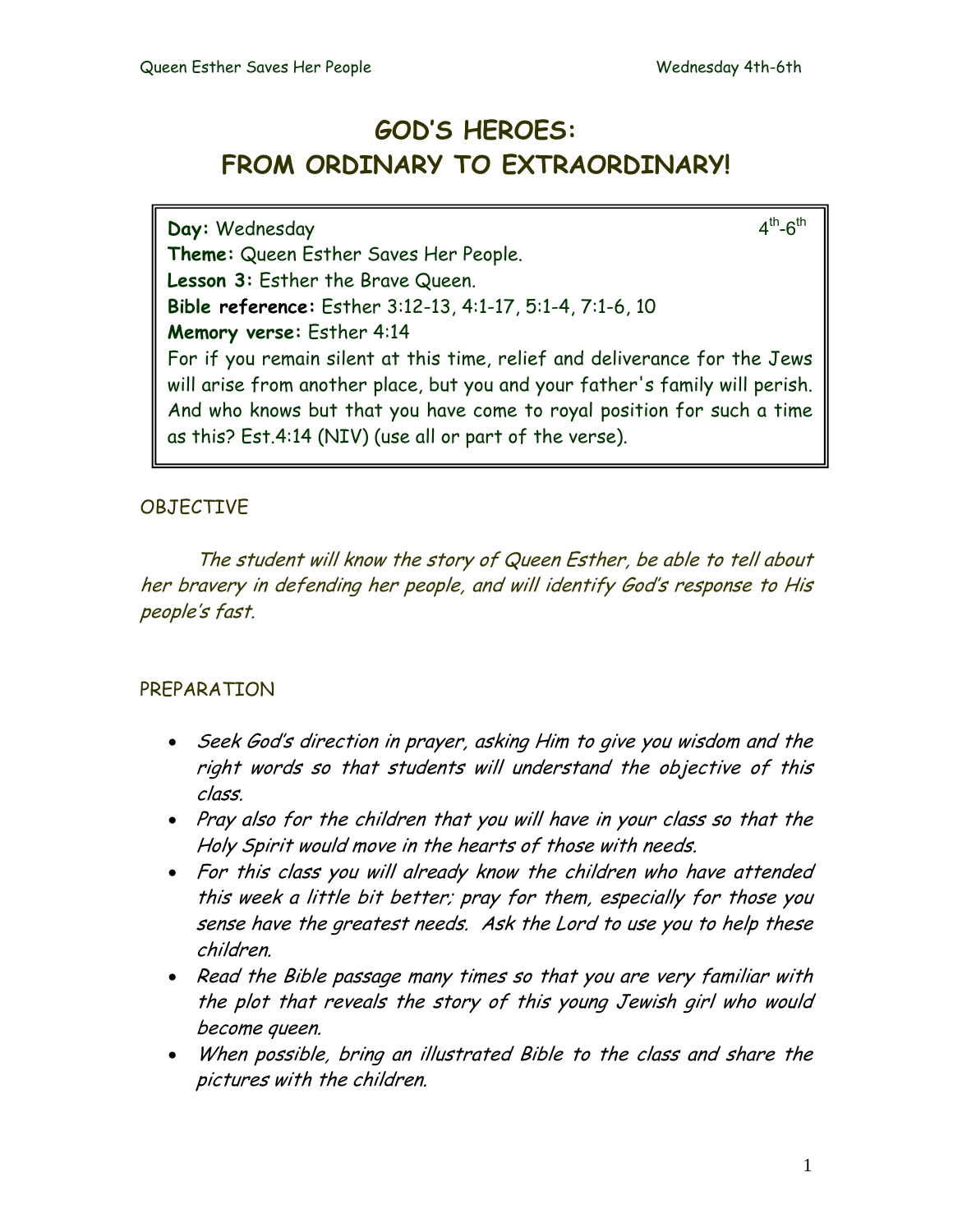- Rehearse the class many times to measure the timing, using visual aids related to the class for support. Make your class enjoyable and try to make each class different from those before. This keeps the children interested. (Remember that we can use flannel boards, puppets, figurines, or whatever objects we have available-it's only a matter of imagination and creativity).
- If there is enough time, you can act out the story with the children, allowing them to participate on the spot.
- Obtain all of the materials that you will use (pictures, flannel board, or dresses).
- Prepare the memory verse in a visual way (poster board, markers or figurines, etc). Learn it well so that the students see your example, and if possible, keep the text in the classroom every day.

☺ Optional activity for application (Together We Are Strong)

-Materials required: approximately 10 wooden toothpicks or tongue depressors

 -A small amount of thick string for tying the toothpicks or tongue depressors

*☺*Prepare your materials according to how the students will memorize the verse.

# **HOW TO VISUALIZE THE TEXT: (Optional)**



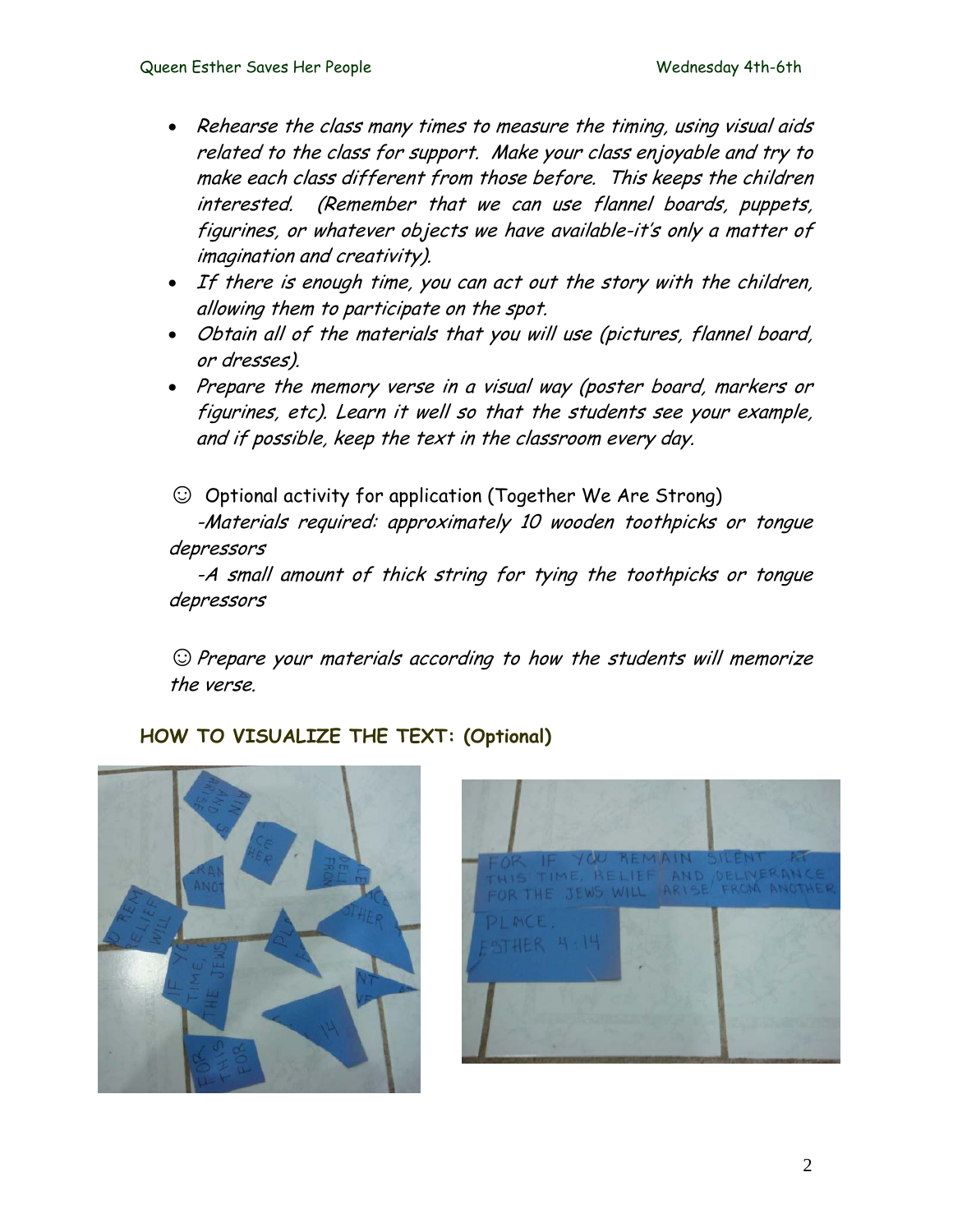#### **GAMES FOR MEMORIZING THE VERSE:**

#### Puzzle

Give the child a sheet where the words of the text are out of order, so the student can cut out and arrange the words.

### Use visual aid to play a group game:

Form two teams and give each team the words that make up the memory verse. The children will come to the front and place the words of the verse on the flannel board. Both teams play at the same time. This is not a competition; it's just a game to see if the children have learned the verse and to get them interested in learning it. It's a lot of fun!

#### BIBLICAL AND CULTURAL BACKGROUND

This happened during the time of King Ahasuerus who ruled over 127 provinces stretching from India to Cush (Esther 1). Some Jews were dispersed and scattered among the people of the land ruled by King Ahasuerus (Esther 3:8).

 At that time King Ahasuerus reigned from his royal throne in the citadel of Susa (Esther 1:2). There was in the citadel of Susa a Jew of the tribe of Benjamin named Mordecai who had been carried into exile from Jerusalem by Nebuchadnezzar King of Babylon (Esther 2:5-6). Mordecai had a cousin named Hadassah, who was also known as Esther (Esther 2:7; 2:15). Even though both the parents of Esther passed away she was brought up by cousin Mordecai who had taken her as his own daughter (Esther 2:7).

Esther, descendant of the tribe of Benjamin, from the house of Israel, was beautiful, lovely in form and features. The book of Esther describes the time when all the Jews in the 127 provinces of kingdom of Ahasuerus got relief from their enemies with the help of Queen Esther.

The story revolves around king Ahasuerus. It was the third year of his reign when he gave a banquet for all his nobles and officials. One of those days King Ahasuerus was in high spirits, and he asked for Queen Vashti to be brought before him, wearing her royal crown, in order to display her beauty to the people and nobles, for she was lovely to look at. But Queen Vashti refused to come into the presence of the King.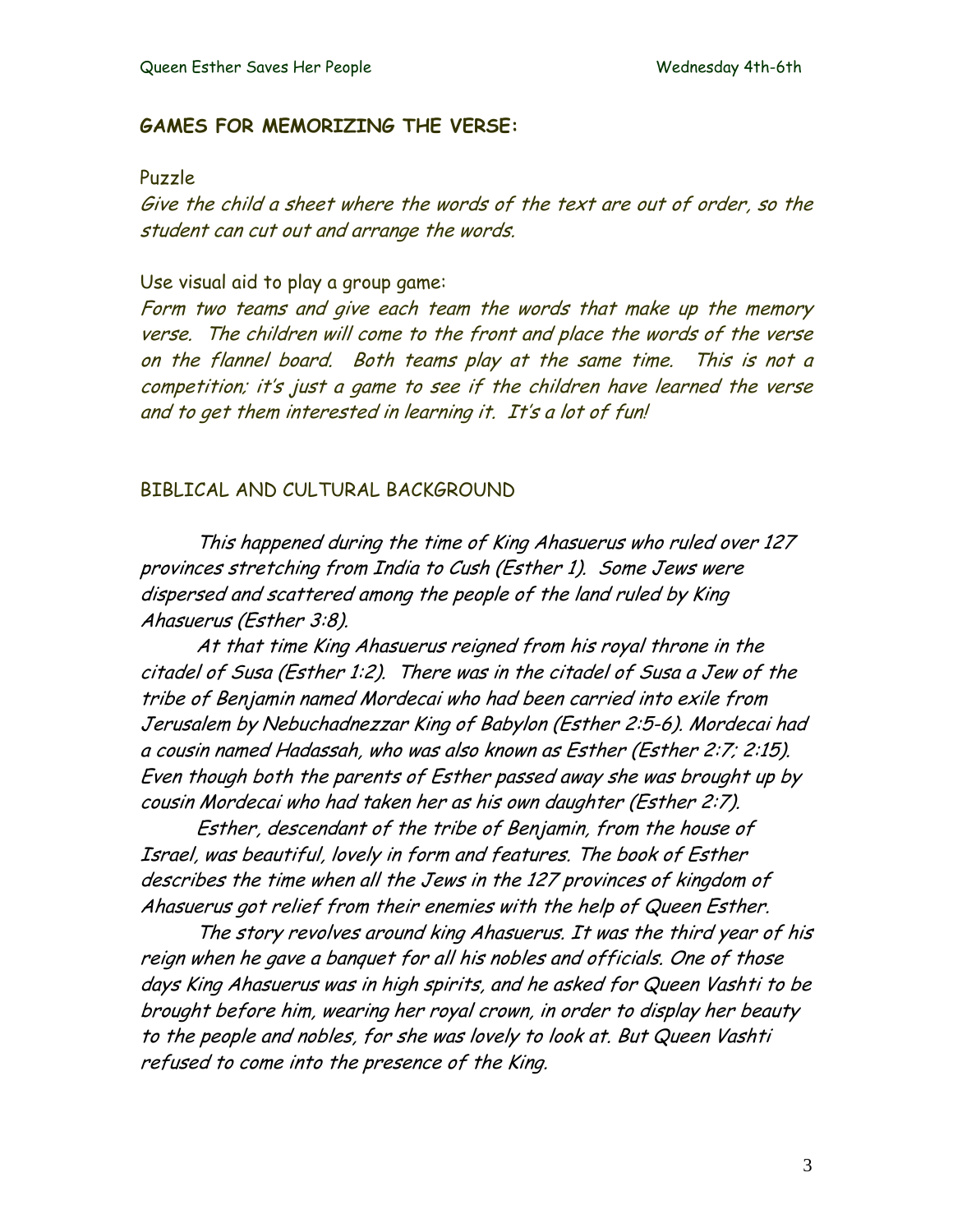As a consequence of the Queen's conduct King Ahasuerus consulted his experts in matters of Law and justice. He inquired about what must be done to Queen Vashti, for she had disobeyed a royal commend. Foreseeing that the Queen's conduct would be known to all women in the Memucan kingdom, one of the wise advisors of the king predicted that women of the nobility would respond in the same way to all the nobles of the king. Therefore, disrespect and discord amongst men and women would have no end in the kingdom. In this context, Memucan proposed that Vashti should never again enter the presence of king Ahasuerus, and that the King would give her royal position to someone else who was more worthy than she. As a result, all women would respect their husbands, from the least to the greatest.

The King and his nobles were pleased with this advice, so the king did as Memucan proposed. Beautiful girls were selected in every province of the kingdom. The one who pleases the king would become Queen instead of Vashti. Once chosen, a girl had to complete 12 months of beauty treatment before she was taken to the presence of the King.

Esther was selected amongst the beautiful girls of the kingdom. She was put under care of Hegai, who was in charge of the women in the Harem at the citadel of Susa. Esther pleased him and won his favor. He took good care of her and moved her to the best place in the Harem. When the time came for Esther to go to the King she followed Hegai's advice. Esther won the favor of everyone who saw her. The King was attracted to Esther more than to any other woman, and she won his favor and approval. He set a royal crown on her head and made her Queen instead of Vashti.

In those days two of the king's officers who guarded the doorway conspired to assassinate King Ahasuerus. Mordecai found out about the plot and told Queen Esther, who in turn reported it to the king, giving credit to Mordecai. And when the report was investigated and found to be true, the two officials were hanged on a gallows. At this time Mordecai would not receive honor or recognition for saving the life of the king.

After these events, King Ahasuerus honored Haman, elevating him and giving him a seat of honor higher than that of all the other nobles. The king commanded that all the royal officials at the king's gate should kneel down and honor Haman. This they did, except Mordecai, for he said he was a Jew. Haman was enraged because of the conduct of Mordecai and looked for a way to destroy all Mordecai's people, the Jews, throughout the whole kingdom of Ahasuerus. To do so Haman spoke to the King. Haman told king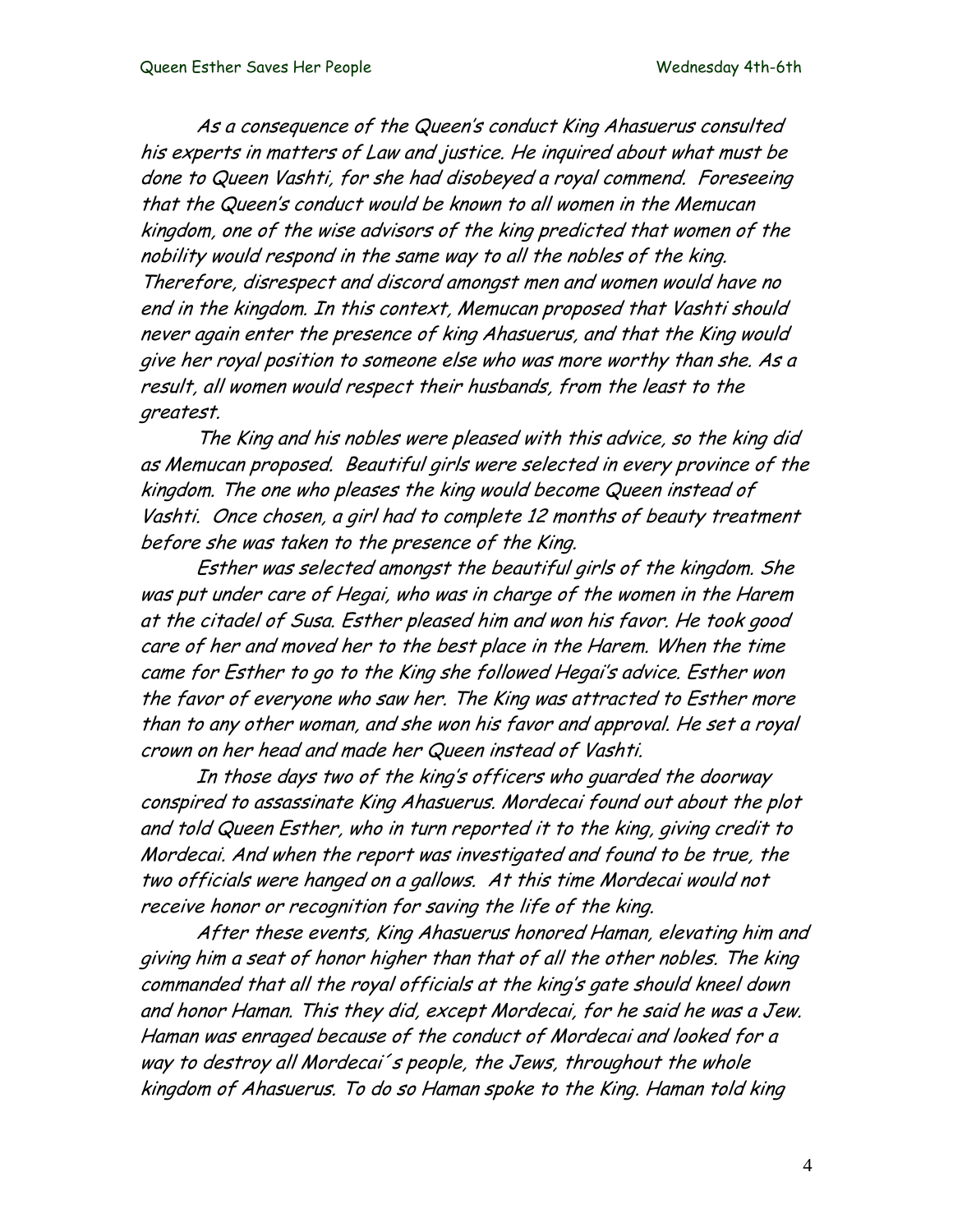Ahasuerus about the existence of people in the kingdom whose customs were different from those of all the other people and who wouldn't obey the laws of the king. He persuaded king Ahasuerus into issuing a decree to destroy them.

From this moment on, Esther would use her gifts and wisdom to save all the Jews in the 127 provinces of the kingdom of Ahasuerus from those enemies who sought to annihilate them- young and old, women and childrenin a single day.

# INTRODUCTION

- Welcome each child to the class and introduce the new children. Always demonstrate how happy you are to be with them again to continue learning about God.
- Sing the welcome song (if you taught one) and pass the attendance list.
- Don't forget to remind the students of the general theme of the VBS-God's Heroes: From Ordinary to Extraordinary!"
- Review the verses you've already memorized and the titles of the previous classes.
- Present the title and key verse of today's class.
- Say a prayer for all of the children who have been blessed in coming to the VBS. Give thanks to God for what has been learned and for this lesson.
- Note: try to maintain eye contact with each student, preferably seating them in a semicircle.

# TEACHING THE CLASS

Ask questions like the following:

- Where are you from originally? (Where were you born?)
- What would happen if someone decided that you could no longer live in that place and that people had to leave?
- How would you feel if you had family and friends there?
- What would you do? (This question is very important, since the children will possibly give similar answers).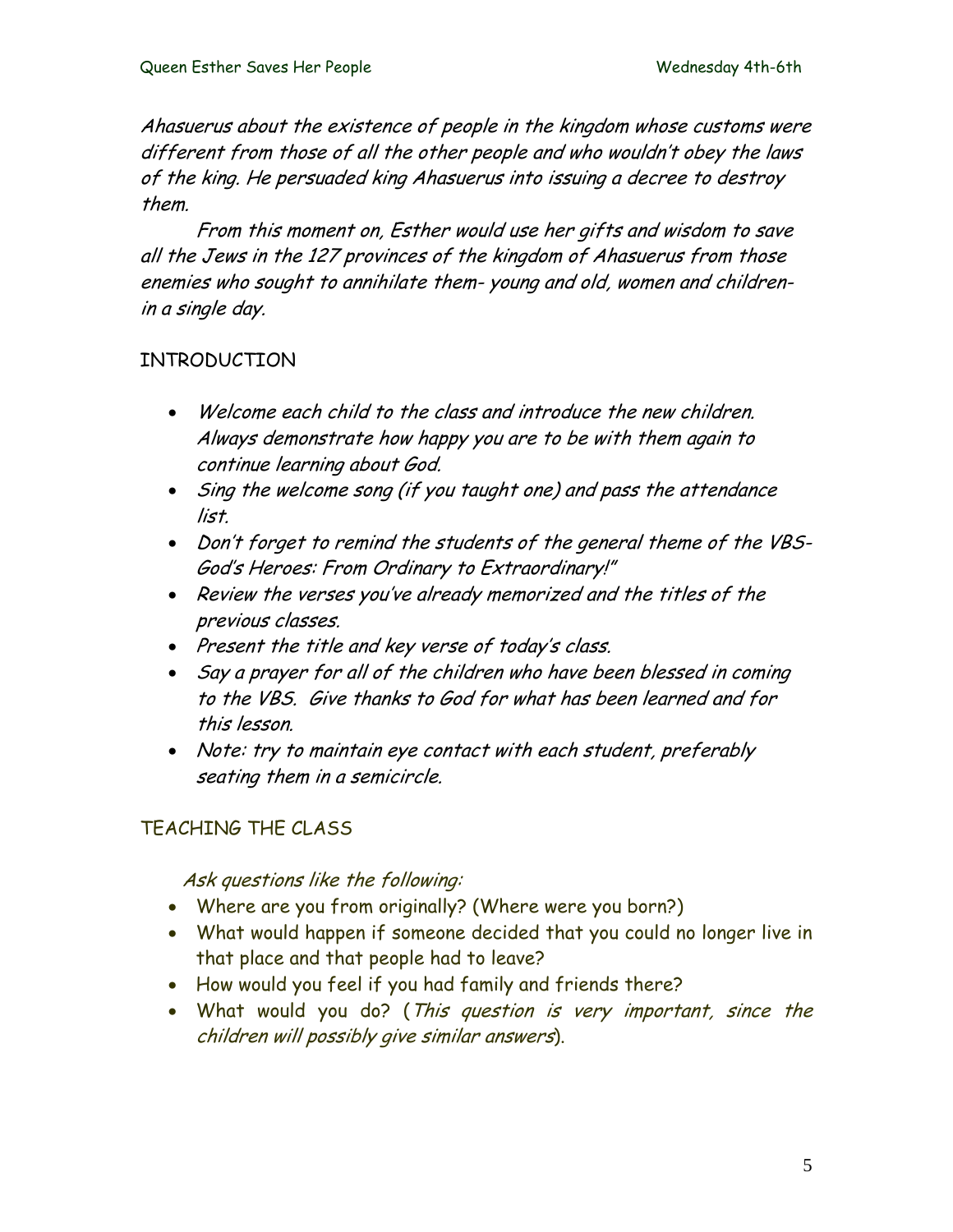The Bible tells us the story of a young and very nice girl who was orphan (she did not have parents), but she had a cousin named Mordecai who took care of her and raised her. What do you think the life of a person who does not have parents is like? Listen to children's comments. They were living in a country very far from his and her mother land since they were Jewish, where there was a king called Ahasuerus. He was a king who had many friends. One day invited them to his palace to a great banquet.

This king during a party in his palace, called his queen Vashti in order that his friends meet her but she did not want to come to him. His friends advised him to take the throne from Vasti and to look for another woman in order that she may become his queen. Then the King chose Esther from among other women in order make her his queen, though he did not know that she belonged to the Jewish nation.

The king loved Esther more than any of the other women, and she won his favor and approval more than any of the other virgins. So he set a royal crown on her head and made her queen instead of Vashti And the king gave a great banquet, Esther's banquet, for all his nobles and officials. He proclaimed a holiday throughout the provinces and distributed royalty gifts.

 In the God's perfect plan she passed from being a simple orphan to occupying the royal throne. Her cousin told her that she should not declare her origin yet. Even though she was the queen, she was obeyed her cousin. During that time Mordecai was sitting at the king's gate, and two of the king's officers who guarded the doorway became angry and conspired to assassinate King Ahasuerus. But Mordecai found out about the plot and told Queen Esther, who in turn reported it to the king, giving credit to Mordecai. And when the report was investigated and found to be true, the two officials were hanged on the gallows. All this was recorded in the book of the annals in the presence of the king.

But at this moment, Mordacai was not honored nor received recognition for saving the life of the king.

Haman was one of the King's officials. All the royal workers at the king's gate bowed down and paid homage to Haman, for the king had commanded this concerning him. But Mordecai would not kneel down or pay him homage. When Haman saw that Mordecai would not kneel down or pay him homage, he was enraged. Yet having learned who Mordecai's people were, he scorned the idea of killing only Mordecai. Instead Haman looked for a way to destroy all Mordecai's people, the Jews, throughout the whole kingdom of Ahasuerus. Then Haman said to King Ahasuerus, "There is a certain people dispersed and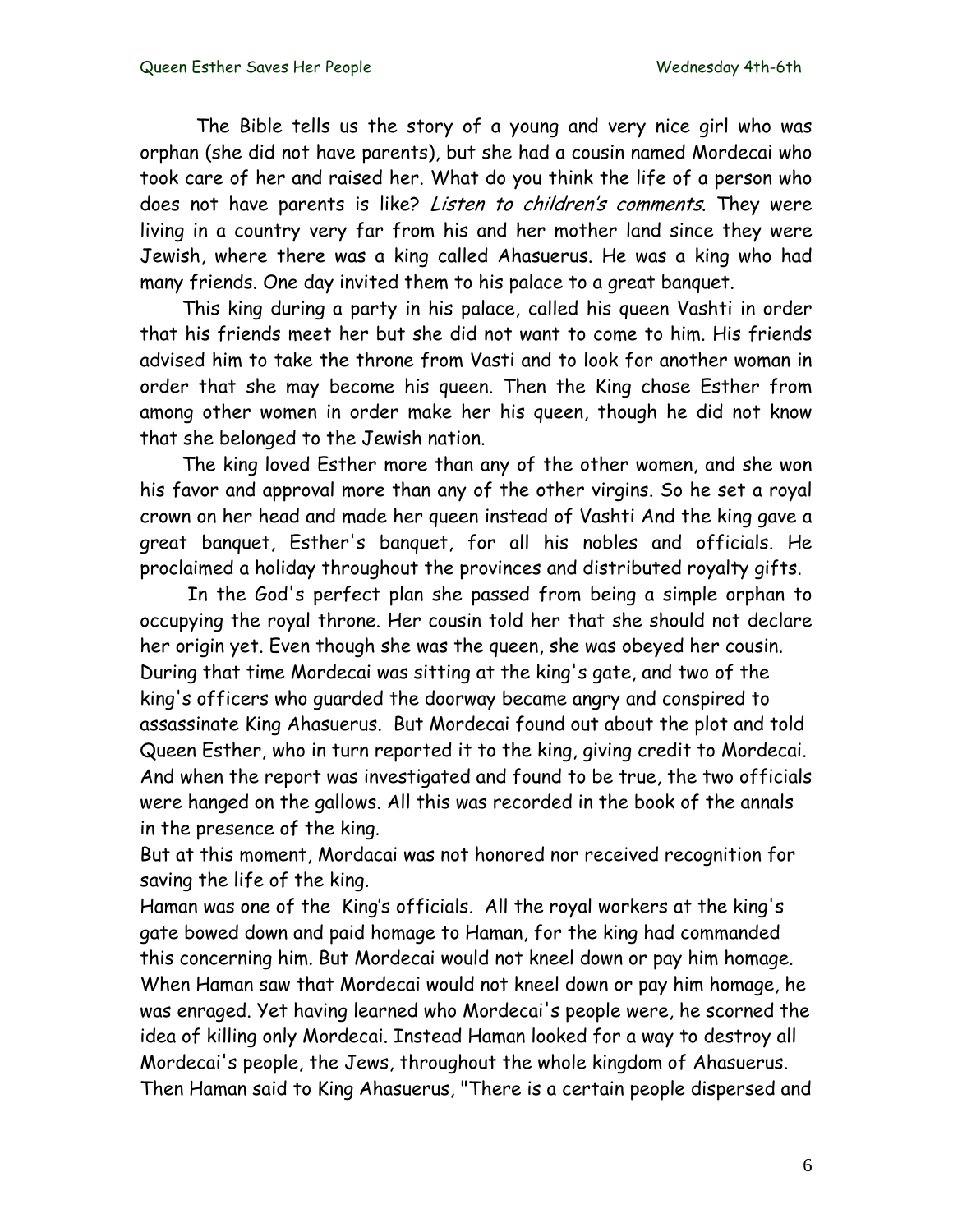scattered among the peoples in all the provinces of your kingdom whose customs are different from those of all other people and who do not obey the king's laws; it is not in the king's best interest to tolerate them. If it pleases the king, let a decree be issued to destroy them, and I will put ten thousand talents of silver into the royal treasury for the men who carry out this business."

 So the king took his signet ring from his finger and gave it to Haman son of Hammedatha, the Agagite, the enemy of the Jews. "Keep the money," the king said to Haman, "and do with the people as you please."

Haman ordered an edict punishing the Jewish people because Mordecai would not pay homage to the king nor kneel before him. When Mordecai found out about this, he covered himself with ashes, put on clothes for mourning, and went out of the city shouting bitterly. Since no one was allowed to enter the palace dressed for mourning, he only made it to the king's door (he did this as a protest), and sent Hathach, a eunuch, (servant, employee) to tell Esther everything that was happening. (Explain to the children that at that time the queen was not allowed to present herself before the king without being summoned, for it could cost her her life). So Esther explained that she could not present herself before the king because she would be putting her life in danger, unless the king reached out with his scepter as a sign that he would spare her life. When Mordecai heard this he reminded her that despite being the queen she was also part of the Jewish people, and that it was possible that God had put her there in order to do something for them. Esther sent word to Mordecai to gather all the Jews that were in Susa to pray and fast for her for three days, without eating or drinking anything. She would do the same, and at the end of the three days she would present herself before the king. It didn't matter to Esther that she would be risking her life-she was certain that God would hear the prayers of His people. Esther said that she would do this, even though it went against the law. She said, "If I die, then I die". So Mordecai did what Esther had asked. Esther put on her royal robes and presented herself before the king. She was asking for her people to be freed from death. When he saw her, the king the king reached out his scepter as a symbol of pardon. What's more, he asked her what her petition was, saying, "even if you ask for half of my kingdom I will give it you!" If it pleases your Majesty, come today to the banquet that I will give in your honor, and also bring Haman. The king immediately had Haman sent for in order to fulfill Esther's request. So the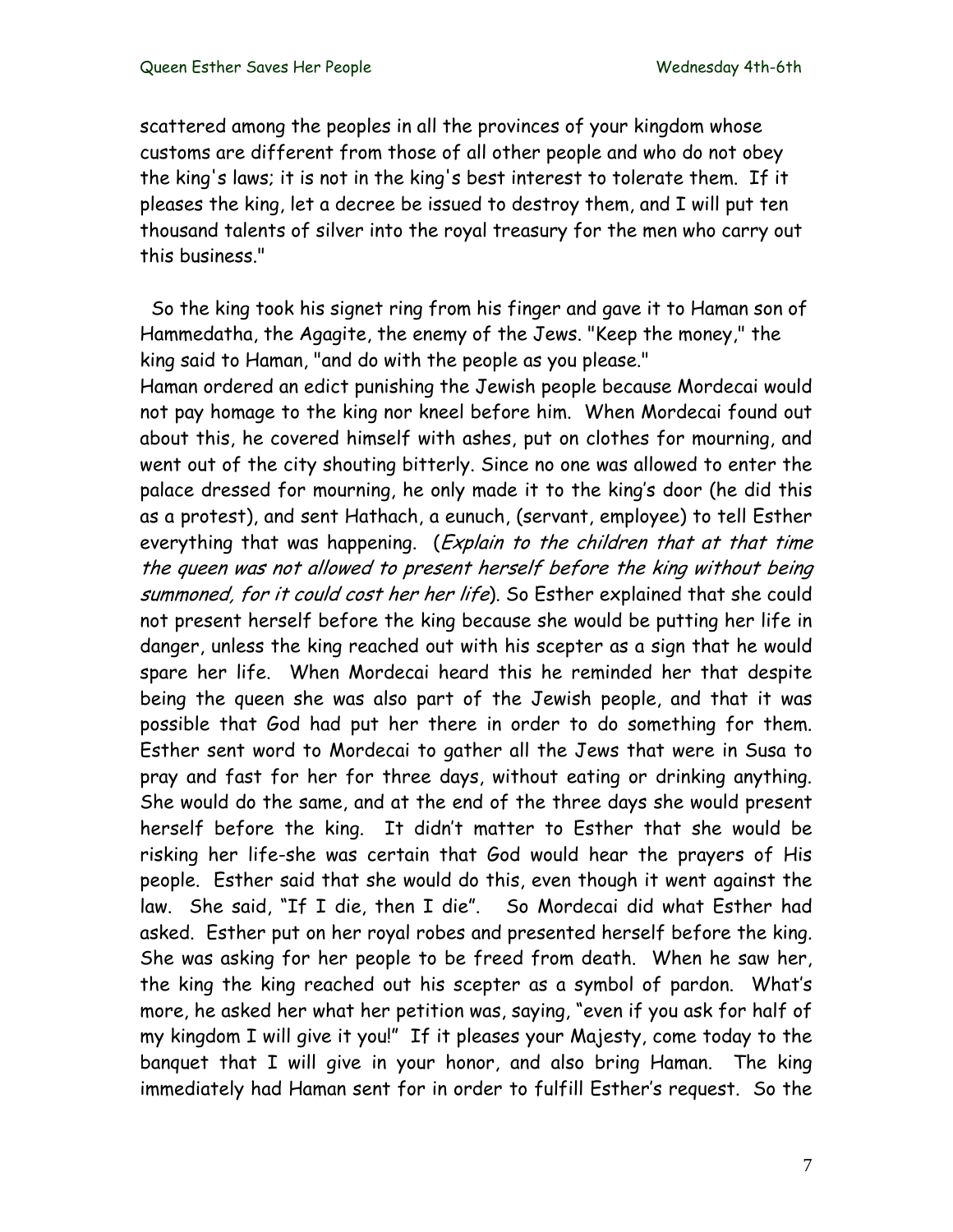king and Haman attended the banquet given by Esther, and being there he asked her, "What is it that you want?" And he told her again that even if she asked for half of his kingdom he would give it to her. Esther replied, "My wish and petition, if I have earned your Majesty's favor, is that you and Haman come to the banquet that I will give tomorrow, and then I will give my answer." (Remind the students that before Esther did all this, she had been praying and fasting along with Mordecai and the Jewish people). "On the second day, the king and Haman went to Queen Esther's banquet, and while they were enjoying themselves the king asked the queen again what her petition was. She replied, "If I have earned your Majesty's favor, and if it seems fitting to you, mi wish is that you grant me my life. My petition is that you would have compassion on my people, because both I and my people have been sentenced to be extermination, death, and annihilation. If only we would have been sold as slaves I would have stayed quiet, for such anguish would not be motive for disturbing your Majesty. (Show the children how Esther acted with humility before the king, even though she was the queen). King Ahasuerus asked Queen Esther, "Who is he? Where is the man who has dared to do such a thing?. Esther said : Is Haman" Then the king answered as to what would be done with Haman. Haman was punished and sent to be hanged on the same gallows that had been prepared for Mordecai. (Emphasize how God takes care of His children and gives us solutions to our worries and dangers).

# REFLECTING ON THE PASSAGE

Ask the following questions to help the children analyze and remember the lesson.

- What was Mordecai's concern?
- Why did he have word sent to Esther to inform her of what was happening?
- What was Esther's reaction?
- What did she do?
- What would you have done?

• Would you have had the same courage and conviction that Esther had? This courage comes only from God, for He knows you-He knows your needs and worries.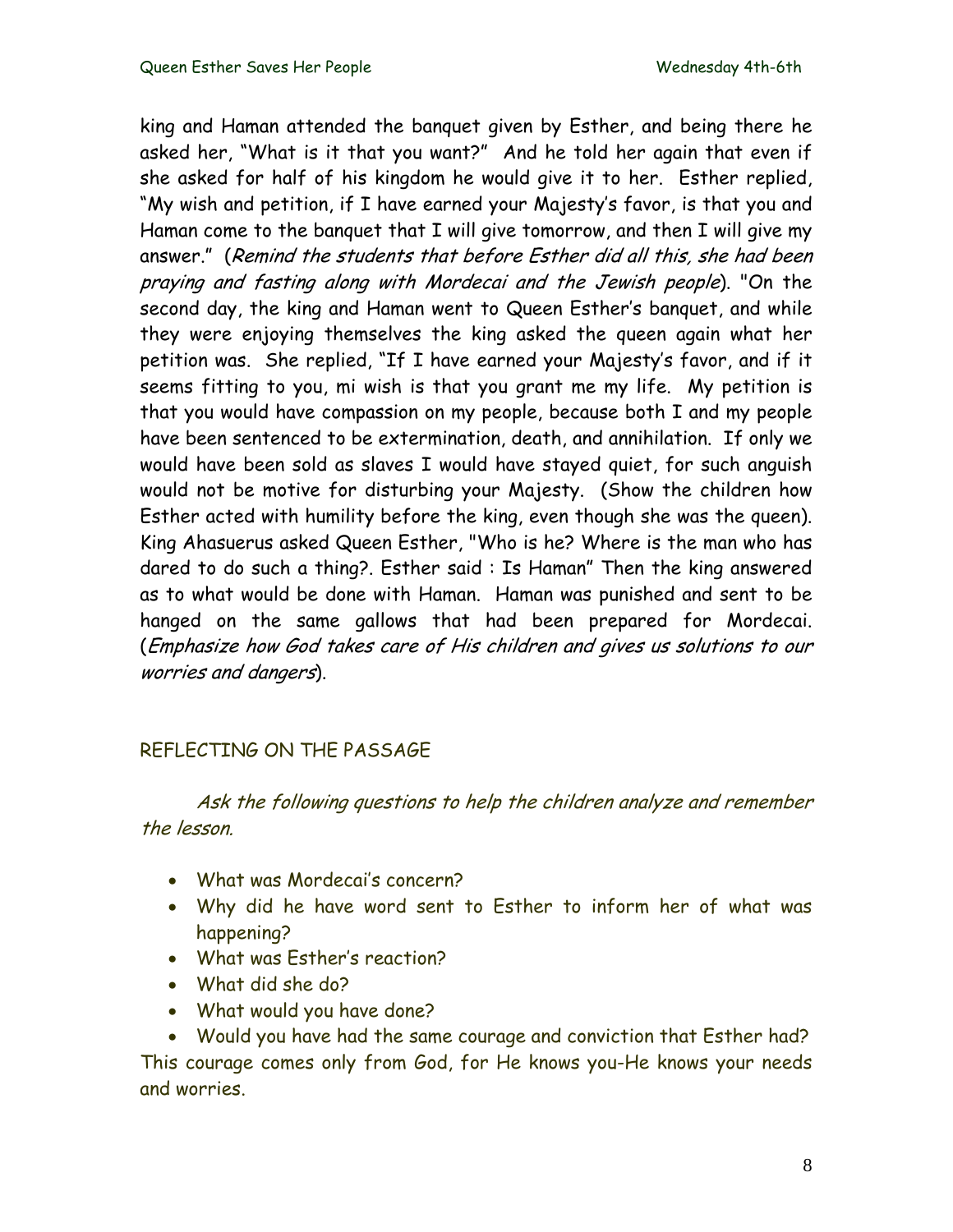Esther acted with faith, along with her people, in prayer. Faith brings us to conviction, which brings us to action, which results in blessing. The result is up to God. Remember that God will not abandon us, and He always protects His people. Everything that happens is guided by Him and is for our good. God uses ordinary people to do extraordinary things, just as in this story He used Esther, who was just like you and me. She became queen and saved the lives of an entire people, and she accomplished all this by trusting in God.

# OPTIONAL ACTIVITY 1

Act out the moment in which Esther speaks to the King while the people fasted. Choose a person to be Queen Esther and one to be King Ahasuerus. Bring some costumes, crowns, etc. Then ask the rest of the class to be the people of God, on their knees praying while Esther spoke with the King. Help the group take turns so that several or all the students get a chance ot have the roles of Esther and Ahasuerus

# APPLYING THE MESSAGE

Can you imagine what it must feel like to be orphaned with out parents to take care of you? Esther was an orphan but had a cousin who took care of her and taught her to trust in God. Esther completely trusted her cousin. When her cousin asked her to protect the Jewish people, she took a great risk to do so.

Have you ever obeyed your parents to do something that scared you, but since your parents were asking you to do it you did it anyway? Esther was not afraid to face the danger of speaking to the King without permission. The rule was that if the king did not extend his scepter to her, she ran the risk of being executed by order of the king.

Have you ever prayed for God to help you when you had a big problem? Have you seen your parents pray when they had a big decision to make? God listens to the prayers of God's people. The story tells us of a special way of praying. It's called Fasting. Do you remember what I told you fasting was? It is not eating in order to focus on praying to God. It is a very special way of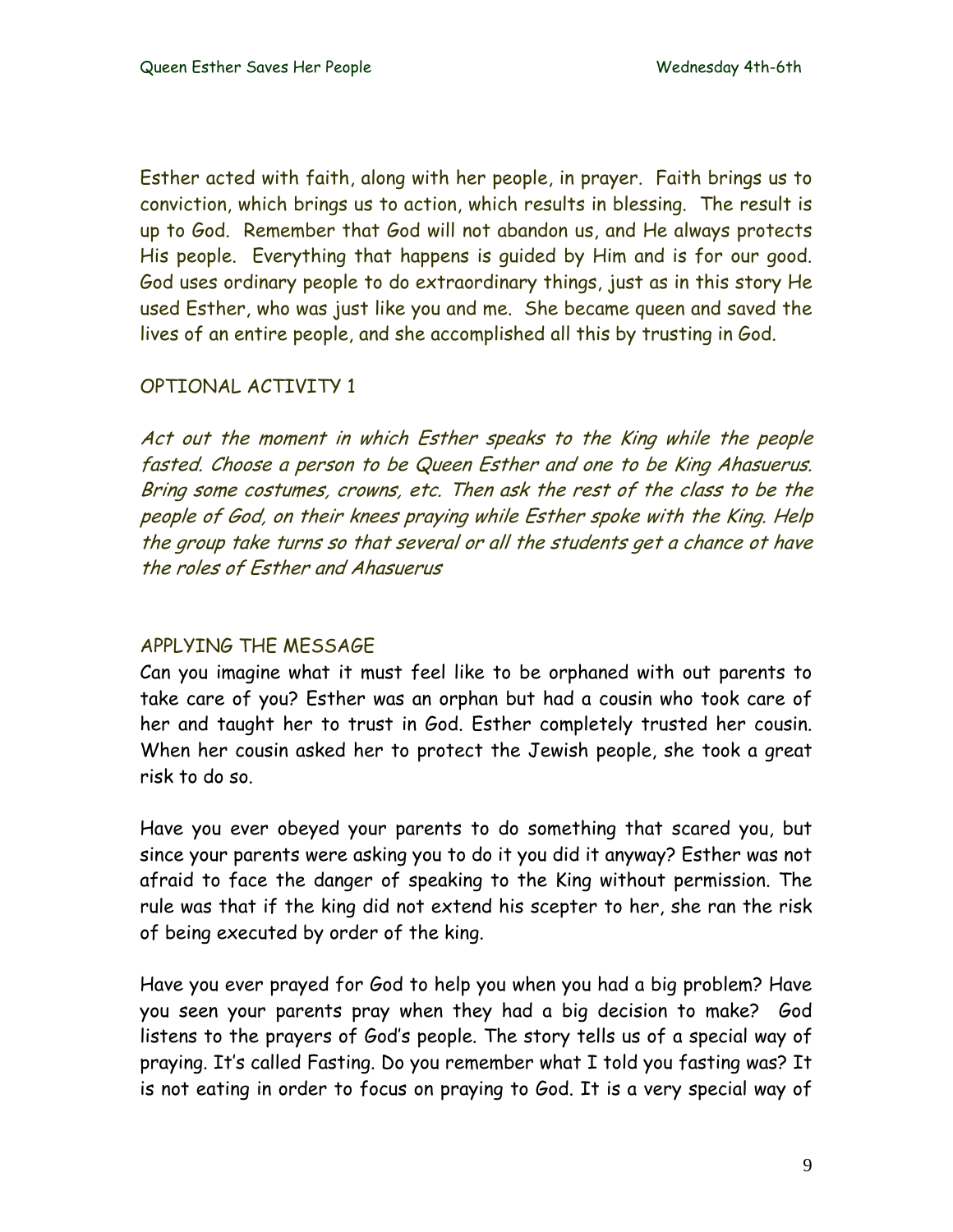praying and God listens to these prayers because they show how serious the people who are praying are. God heard the cry of his people praying, and God made the king to extend his scepter towards Esther and therefore sparing her life. Esther not only accomplished this, but also got the king to order the Jews to be able to defend themselves and be saved. As a result, the Jewish people had light, joy, happiness and honor in a foreign land.

OPTIONAL ACTIVITY: Complete worksheet. Link the related words

# OPTIONAL ACTIVITY

- Show the toothpicks/tongue depressors and hand out three to different children.
- Ask how strong they think the toothpicks/tongue depressors are.
- Ask them to break the toothpicks/tongue depressors you handed out to prove how strong or resistant they are.
- Now tie five or more toothpicks/tongue depressors together and give them to different children. Ask again that they break them. This time they shouldn't be able to break them; if they do, they will see that it is more difficult to break a group than just one.

Explain the following each one of us in isolation is very weak, but when we unite as a family or a people we make each other strong. This is why Jesus wants us to remain together and united with and in Him. Remind your students that only Christ gives us strength and unity; that's why He wants us to be part of His body, the church. To demonstrate this, He died for us on the cross, and He rose again to give us salvation.

# **CONCLUSION**

 Esther knew that she would accomplish more by praying and fasting along with Mordecai and their people than she could have accomplished alone. This doesn't mean that if we pray alone God doesn't listen to us, but He likes to hear the voice of all His people. Esther knew this because she was part of the people of God.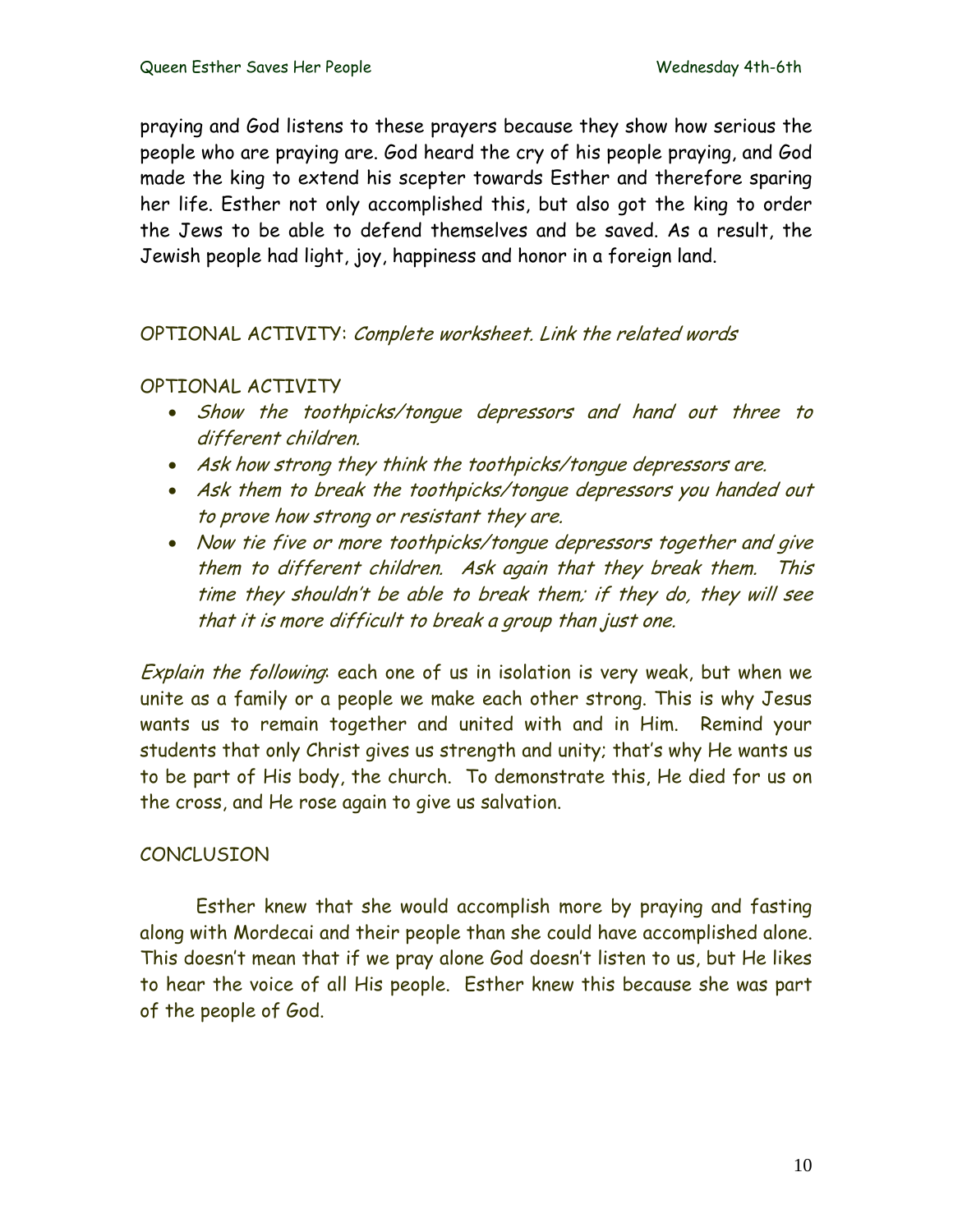Do you want to be an extraordinary person? God makes ordinary people to become extraordinary, just like the lesson. God wants to be in your heart and make you a part of God's family.

I invite you to surrender your life to Christ, confess your sins, and ask God for forgiveness. If you have a positive response from any children, ask them to stay for a moment and finish presenting the plan of salvation. If you can't do it yourself, ask another teacher for support in doing so. (If possible, get the full names and addresses of these children).

Conclude the class with prayer, giving God thanks for Jesus and for the members of the class.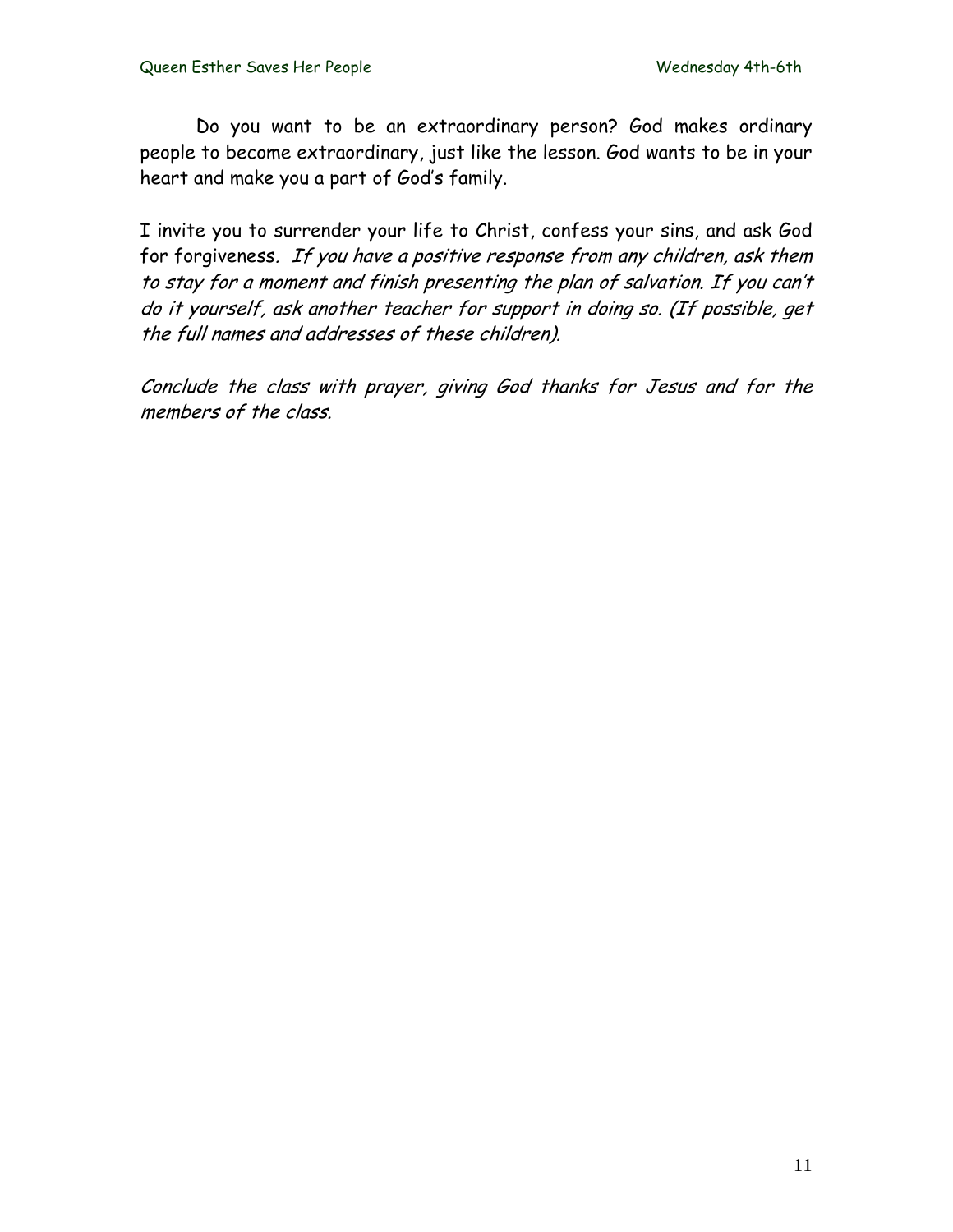# Lesson 3 4-6 Grade

# Relaciona las columnas Draw a line to link columns

| <b>Ester</b>     | exterminio    |
|------------------|---------------|
| <b>Esther</b>    | extermination |
| Asuero           | primo         |
| <b>Ahasuerus</b> | cousin        |
| Mardoqueo        | malo          |
| Mordecai         | bad           |
| Aman             | esposa        |
| Haman            | wife          |
| <b>Zeres</b>     | ayunar        |
| <b>Zeresh</b>    | to fast       |
| Ordenar          | judía         |
| Order            | jew           |
| Judíos           | rey           |
| Jews             | king          |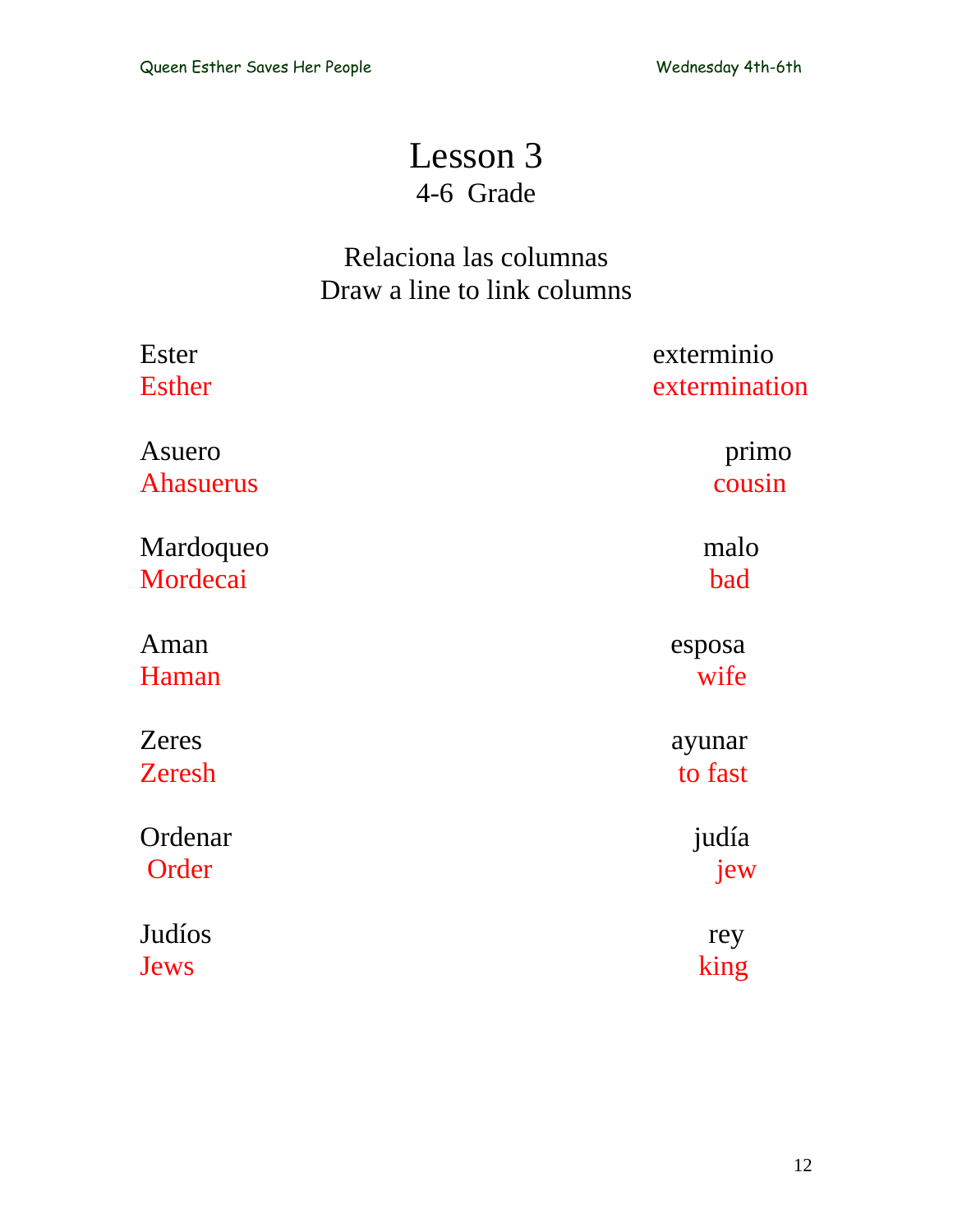# God's Heroes: From Ordinary to Extraordinary… Héroes de Dios: De Ordinario a Extraordinario…

# **Mary prepares to serve God**  Day Four 4<sup>th</sup> to 6<sup>th</sup> Grade

| THEME:                | God makes us extraordinary when God chooses us to do special things.   |
|-----------------------|------------------------------------------------------------------------|
| <b>BIBLE PASSAGE:</b> | Luke 1:26-38                                                           |
| <b>MEMORY VERSE:</b>  | Then Mary said, "Here am I, the servant of the Lord; let it be with me |
|                       | according to your word." Lk.1:38                                       |

| Objective   | Young people will:                                                                                  |  |  |  |
|-------------|-----------------------------------------------------------------------------------------------------|--|--|--|
|             | imagine themselves in Mary's place,<br>1)                                                           |  |  |  |
|             | 2)<br>discuss what characteristics made Mary a faithful servant of God,                             |  |  |  |
|             | and                                                                                                 |  |  |  |
|             | 3)<br>discover their own characteristics which make them able to serve                              |  |  |  |
|             | God as well.                                                                                        |  |  |  |
| Preparation | <b>Devotional Time:</b>                                                                             |  |  |  |
|             | Read Luke 1:26-38 to yourself and picture the scene in your mind.<br>$\bullet$                      |  |  |  |
|             | Read Luke 1:26-38 again and reflect on Mary's personality and<br>$\bullet$                          |  |  |  |
|             | feelings.                                                                                           |  |  |  |
|             | Read Luke 1:26-38 a third time, and ask yourself what you would<br>$\bullet$<br>do in her place.    |  |  |  |
|             | Write short people descriptions (see attached list) on each<br>$\bullet$                            |  |  |  |
|             | nametag (enough for one per youth) and put them in an envelope                                      |  |  |  |
|             | you can access easily;                                                                              |  |  |  |
|             | • Print and highlight the script for 3 readers;                                                     |  |  |  |
|             | For option a: Print characteristics and descriptions on tagboard<br>$\bullet$<br>strips             |  |  |  |
|             | For option b: Make needed # copies of phrases or put onto<br>$\bullet$<br>newsprint for whole group |  |  |  |
|             | Make one copy of the role play situations for each leader<br>$\bullet$                              |  |  |  |
|             | Make copies of the discussion questions for each small group<br>$\bullet$                           |  |  |  |
| Material    | Blank stick-on name tags to make description labels (need 1 per<br>$\bullet$                        |  |  |  |
|             | youth) (or print descriptions onto sticky paper and cut for labels)                                 |  |  |  |
|             | Large envelope to hold description labels (need 1 envelope per<br>$\bullet$<br>class)               |  |  |  |
|             | 3 copies of the Scripture Luke 1:26-38, parts highlighted for<br>$\bullet$                          |  |  |  |
|             | Mary, Gabriel, Narrator. (have a set for each class or have extras<br>on hand)                      |  |  |  |
|             | tagboard strips or newsprint for "Mary's Top 3"<br>$\bullet$                                        |  |  |  |
|             |                                                                                                     |  |  |  |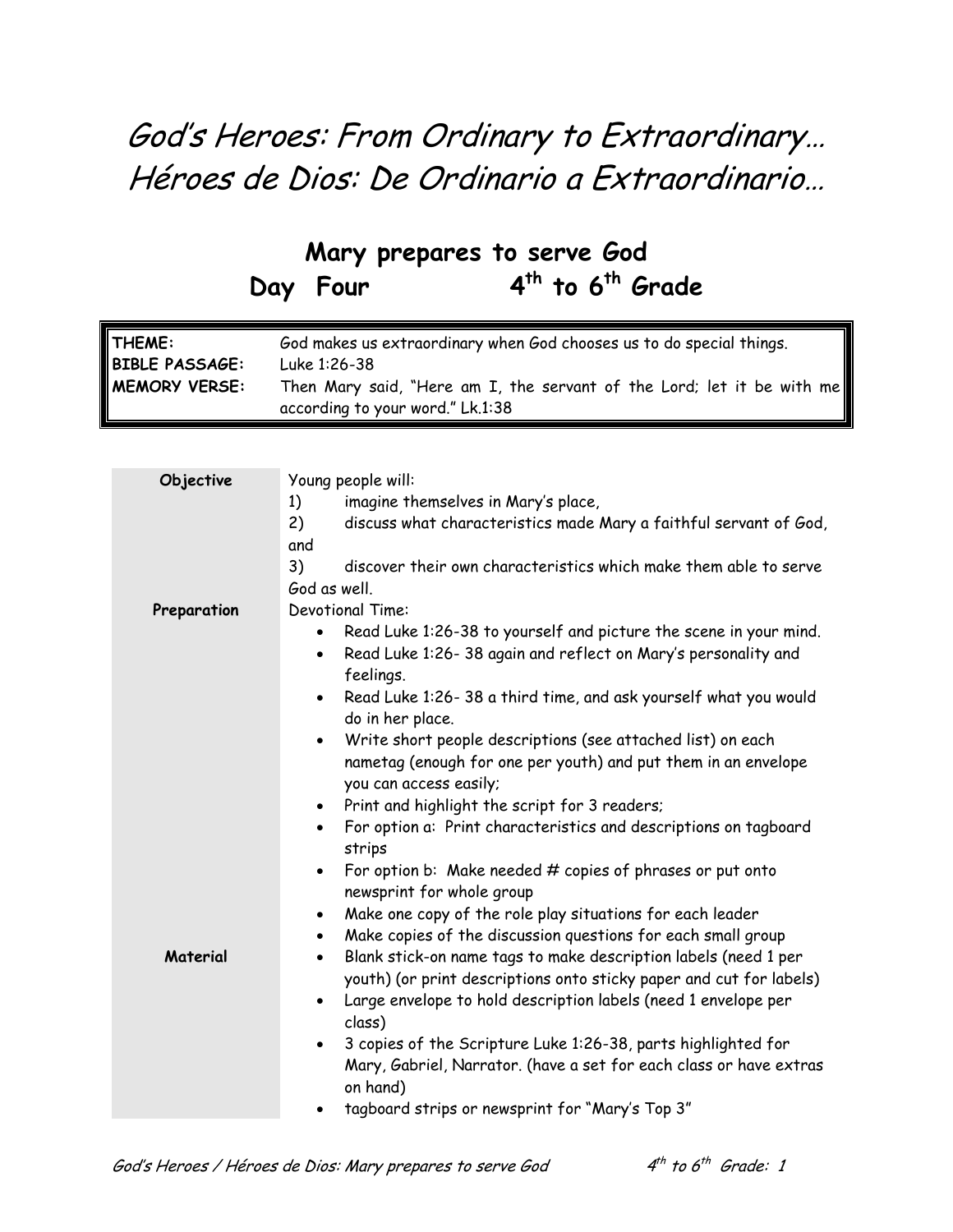|  | • masking tape<br>• pen/pencil or marker for each group leader<br>• copy of the role play situations for each leader |
|--|----------------------------------------------------------------------------------------------------------------------|
|  | • copies of the discussion questions for each small group                                                            |

#### **Introduction**

.

Welcome the children warmly. Hand out nametags to the students and write their names on attendance sheet.

Open the class with prayer, giving thanks to God for the opportunity of being together and also ask God to give students understanding and open up their hearts and minds so they may apply God's teaching for the day.

Ask children to raise their hands if they have ever been surprised by something so unusual that it grabbed their attention and maybe even startled them. Ask a few children to share what surprised them and how they felt when that happened. Were they afraid? Were they confused by what was happening?

Have the children show you their best "surprised faces" (mouths open, leaning back, hands raised, gasping…)

Tell them that you want to share a story from the bible about a woman who was surprised, yet showed great faith..

#### **Studying the Bible passage**

Read the story from the Bible-Luke 1:26-38

Ask them to tell you what the story tells us about Mary (female, from a town called Nazareth, engaged to be married to Joseph, virgin…)

How does Mary respond when the angel Gabriel says "Greetings favored one! The Lord is with you? (confused at first and wonders what it all means)

Once the angel explains that she will have a baby that will be the Son of the Most High (God), named Jesus and that he will reign forever, what does Mary say? (how can this be?) The angel goes on to explain that the Holy Spirit will be with her and the child will be born holy.

Now comes the most important thing that Mary does! She says: "Here am I, the servant of the Lord; let it be with me according to your word."

Act out the story using 2 children (angel Gabriel and Mary). Have the angel use the flashlight to shine on Mary's face as he greets and surprises her.

Help the class memorize the passage for today: "Then Mary said, "Here am I, the servant of the Lord; let it be with me according to your word." Luke 1:38

#### **Reflecting on the Bible passage**

1. Have some of the children loosely place cotton in their ears (one cotton ball per child split in half will do), while others put on blindfolds. Ask the children to do a simple task that requires listening or seeing. (This will be difficult for them to obey and accomplish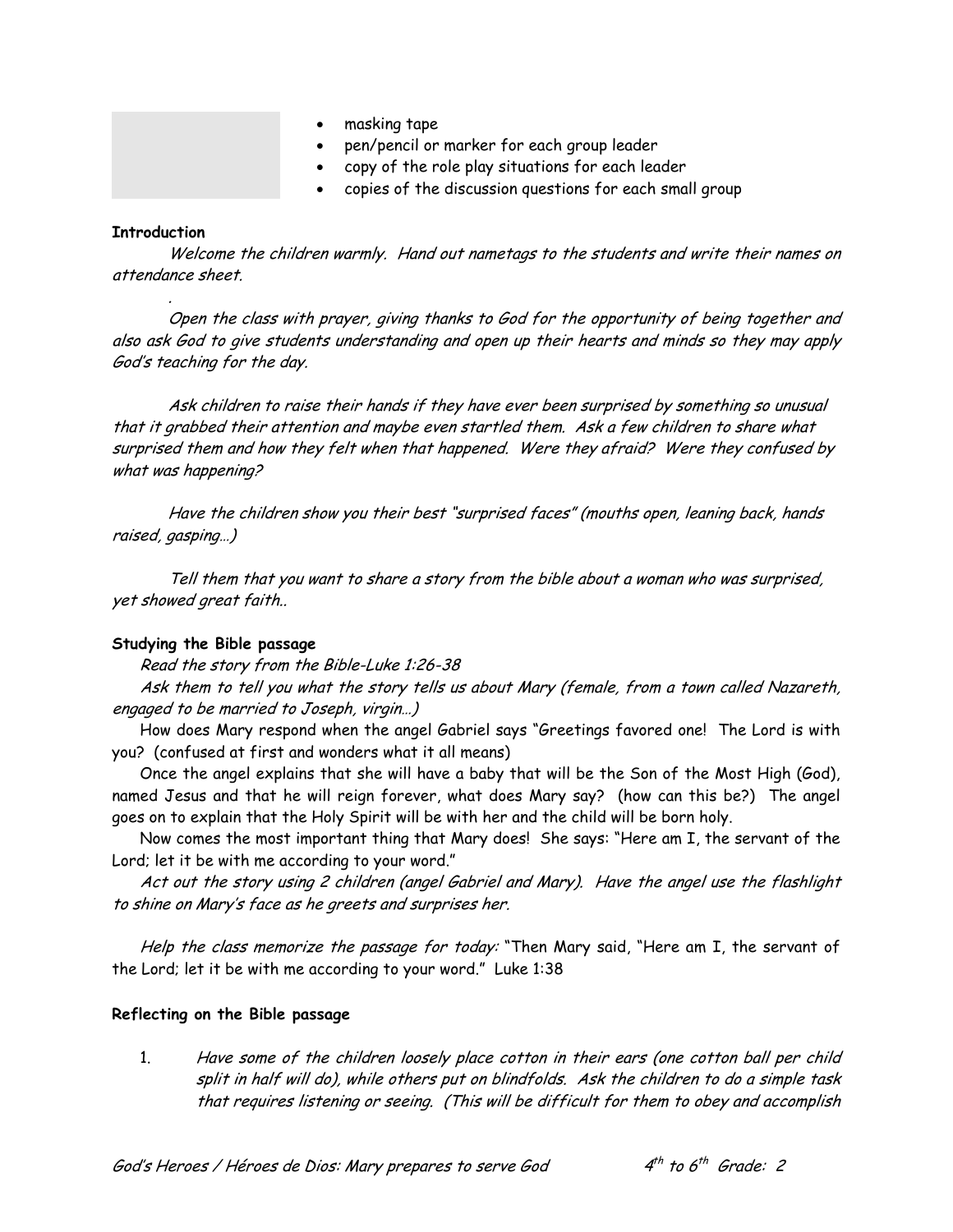with the cotton and blindfolds). Ask them to return their attention to you and ask "how would the story be different if Mary had not been willing, even when she was afraid, to look at the angel and listen with her ears and heart to what message the angel was giving her?." (Mary would not have served God and God's plan would not have worked out in this way.) Have you ever ignored an important message from your parent or a teacher by pretending not to hear or see?

2. Have the children sit cross-legged in a circle. Place an ice cube in the middle of the circle. As it melts, talk about how sometimes we are not willing to hear or see what our parents or teachers are telling us. Why is that? Are we afraid, too busy, angry, don't care or have trouble believing? If we have faith and obey willingly, all the reasons and excuses melt away like this ice cube and then we are ready to hear what God has planned for us.

#### **Applying the Bible passage to our life**

Still in circle, tell the children: Mary was an ordinary young woman, not yet married who discovered that she was going to be the mother of Jesus, the Son of God! Mary had great faith in God because she knew God, and knew God had done great things for her people. She was willing to be the Lord's servant saying "here am I".

Have the children place their hands on their knees with the palms down and close their eyes. Tell them that they are special to God and that God may choose them to do something special. Have them turn their palms up and say "Here am I, Lord help me to serve you."

Choose one of these activities:

1. Set the children up in teams for a relay, where a ball is passed through the line using their elbows only. Do the relay a second time, but while keeping the children in their spots, remove someone from the line and have them attempt to do the relay again. Illustrate the point that God needs us to serve on his team.

2. Have them trace their hands on paper and write on the hands what makes them special and what things they can do to serve God. Put all the hands together and say that when we all use our gifts to serve God, extraordinary things can happen!

#### **Conclusion**

We have learned the story of Mary today, an ordinary young woman who served God in an extraordinary way-bringing Jesus into the world. She was willing to serve God and to help carry out his plan. May we all be part of God's team, being willing to hear what God tells us and to serve him.

God loves you so much! With Jesus in your heart, you have a special relationship with Jesus. Let's ask God to help you continue to grow in your knowledge and love of Jesus.

Conclude with prayer.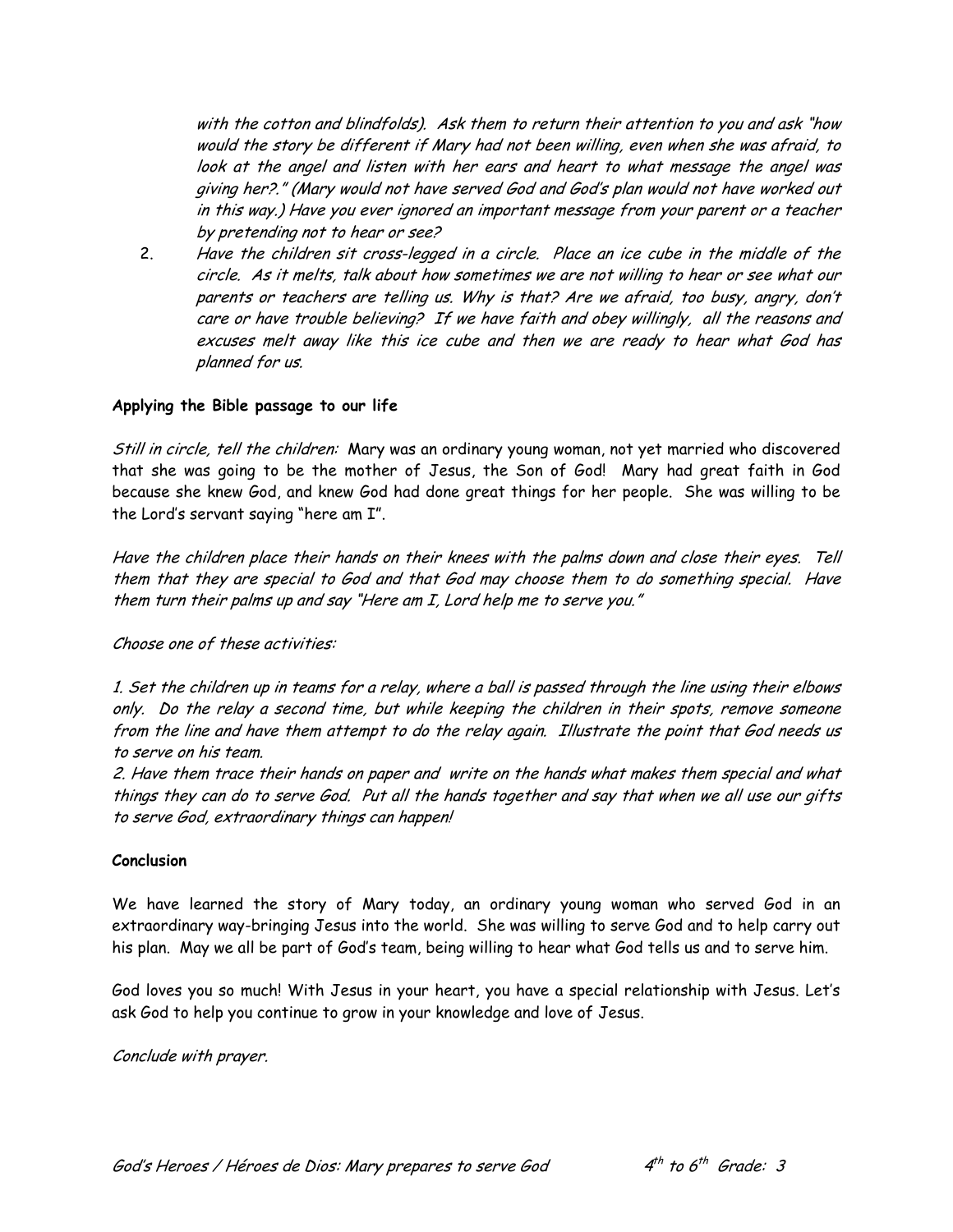# **GOD'S HEROES: FROM ORDINARY TO EXTRAORDINARY!**

**Day:** Friday **4<sup>th</sup> to 6<sup>th</sup> Theme:** With God You Can Do Impossible Things **Lesson 5:** Peter walks on water. **Bible passage:** Matthew 14:22-33 **Line to memorize:** Matthew 14:28 "Lord, if it's you," Peter replied, "tell me to come to you on the water." Mt 14:28 (NIV)

# OBJECTIVE

The children will learn the story of Peter, who walked on water because he was commanded to. The children will place and maintain their faith in God.

# PREPARATION

- Seek God's direction in prayer, asking Him to give you wisdom and the right words so that students will understand the objective of this class.
- Pray also for the children that you will have in your class that the Holy Spirit would move in the hearts of those with needs.
- For this class you will already know the children who have attended this week a little bit better; pray for them, especially for those you sense have the greatest needs. Ask the Lord to use you to help these children.
- Read the Bible passage many times so that you are very familiar with the plot that reveals the story.
- When possible, bring an illustrated Bible to the class and share the pictures with the children.
- Rehearse the class many times to measure the timing, using visual aids related to the class for support. Make your class enjoyable and try to make each class different from those before. This keeps the children interested. (Remember that we can use flannel boards, puppets,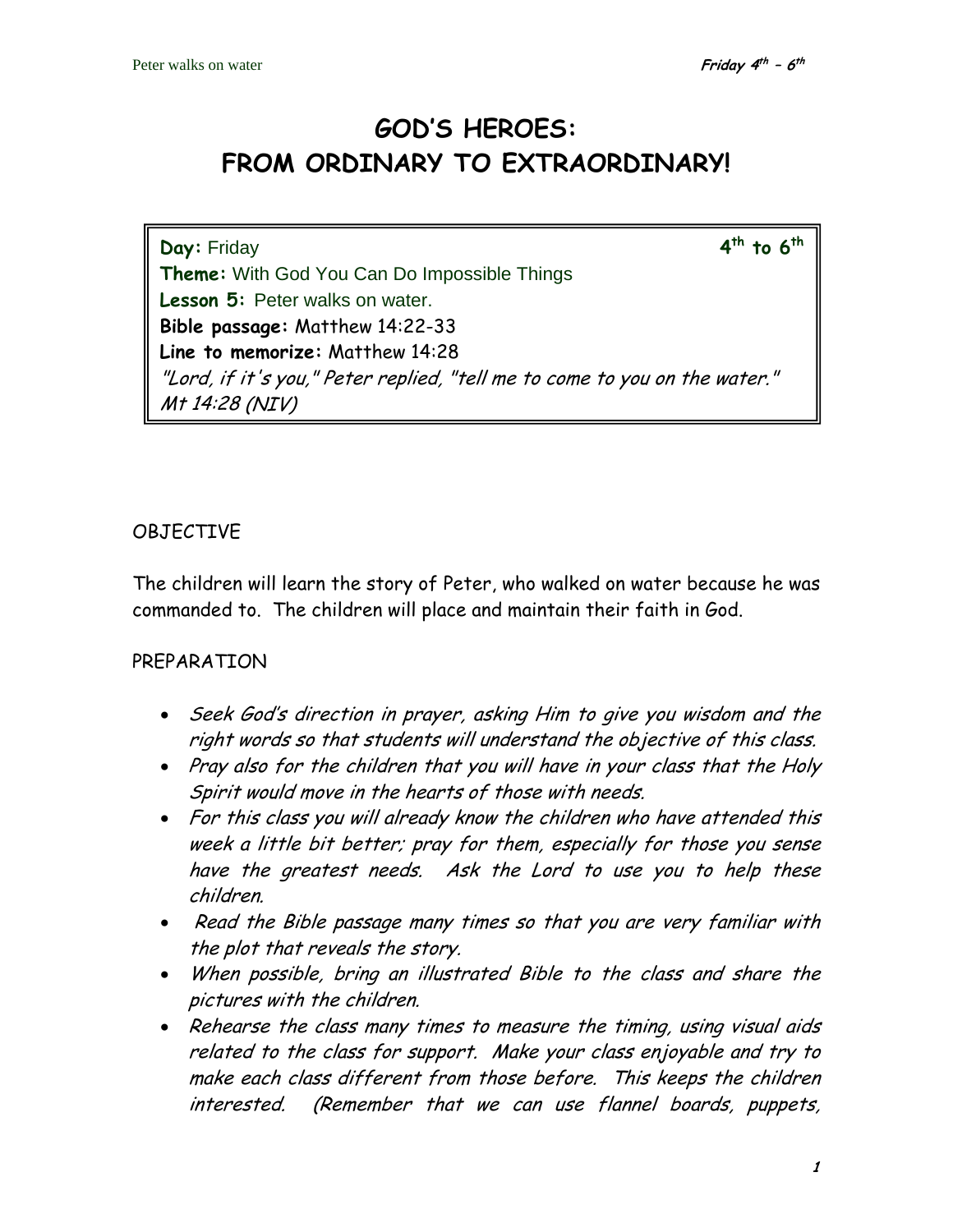figurines, or whatever objects we have available-it's only a matter of imagination and creativity).

- Prepare the memory verse visually and learn it well so that the children see that you also memorized it. If possible, keep the visual aid in the classroom every day.
- Prepare the materials and have them ready to be used exactly the way you want them. For this class we suggest the following:
- ☺ Application activity:
	- ∼ a handkerchief or bandana .
	- ∼ objects (chairs, etc.), children, a path blocked by obstacles

Prepare your materials according to how the students will memorize the verse.

# **HOW TO VISUALIZE THE TEXT: (Optional)**



Source: http://www.lavistachurchofchrist.org/Pictures/Treasures%20of%20the%20Bible%20(Jesus'%20Ministry)/target18.html Used by permission <http://creativecommons.org/licenses/by-nc/2.0/>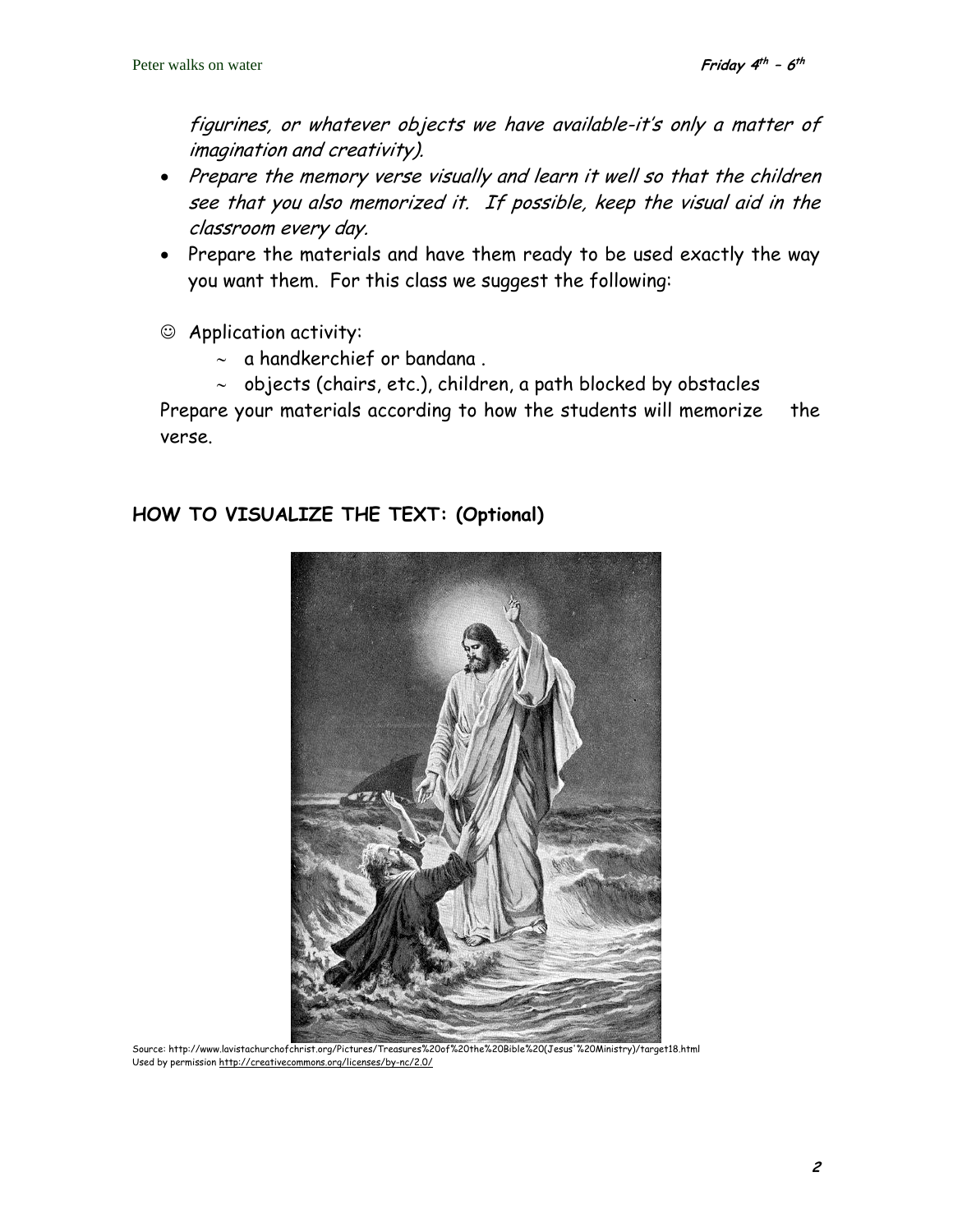# **GAMES FOR MEMORIZING THE VERSE:**

### ☺ **STOP**

In this game the children will have to stop and say the verse when they hear commands such as the following: Children with green clothing

Children who are \_\_\_ years old

Children who have a cat, dog, parrot, etc., at home

Children who drink milk in the morning

Or any other characteristic you'd like to mention.

# ☺ **PING PONG**

(Materials: a rubber or cloth ball)

Divide the group into two teams, facing each other.

The game begins when one of the two teams throws the ball towards the other team and says the first word of the verse. The other team member who catches the ball throws the ball back and says the next word in the verse. The game continues until the whole verse has been recited.

☺ The game can also be played with several teams so that all of the children can participate and the verse can be memorized more easily depending on the time you set aside for this part of the class.

# BIBLICAL AND CULTURAL BACKGROUND

Jesus Christ was walking beside the Sea of Galilee and asked Simon, also known as Peter, to follow him. From there he became one of the 12 disciples of Christ (Matthew 4:18-20; 16:16).

Peter was impulsive (Matthew 16:22, 17:4, 26:33, 35; John 18:10) and full of weaknesses (Matthew 14:28, 30; 19:27, 26:40; John 18:17, 25, 27)

Jesus Christ predicted that Simon Peter would become the building rock upon which the church of Christ would be built (Matthew 16:17-19)

Peter disciplined himself through years of trials. After the Ascension of Christ, Peter wrote some letters, which show a difference on the character of Peter.

First epistle of Peter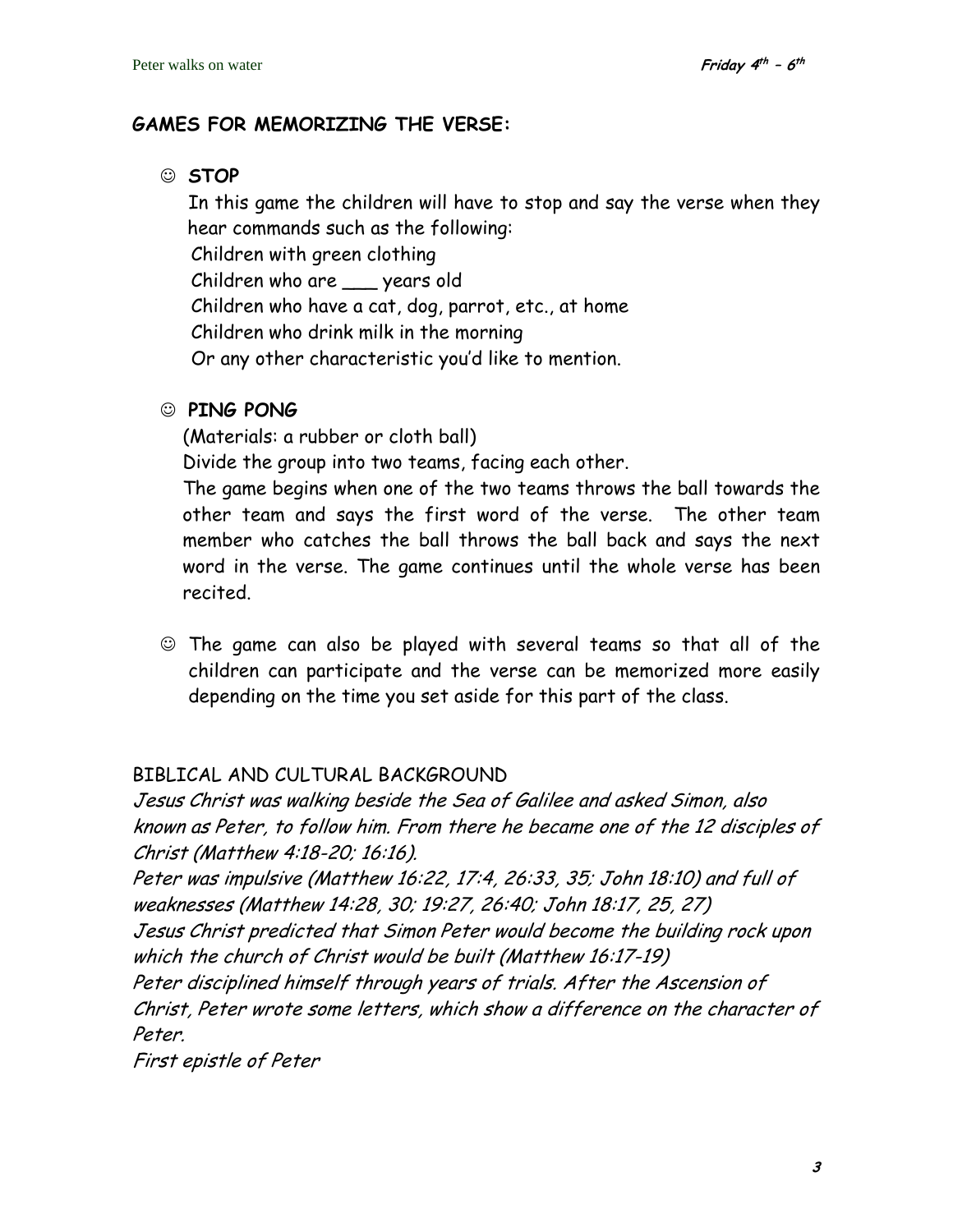Peter had become what Christ predicted: a rock for his church. This letter is likely to have been written during the last years of his life The epistle is addressed to God's elect, scattered throughout Pontus, Galatia, Cappadocia, Asia & Bithynia.

# INTRODUCTION

- Welcome each child to the class and introduce the new children. Always demonstrate how happy you are to be with them again to continue learning about God.
- Sing the welcome song (if you taught one) and pass the attendance list.
- Don't forget to remind the students of the general theme of the VBS-God's Heroes: From Ordinary to Extraordinary!"
- Review the verses you've already memorized and the titles of the previous classes.
- Present the title and key verse of today's class.
- Say a prayer for all of the children who have been blessed in coming to the VBS. Give thanks to God for what has been learned and for this last lesson.
- Practice the memory verse, Matthew 14:28: "Lord, if it's you, tell me to come to you on the water. 'Come', he said."

# TEACHING THE CLASS

- Ask the children if they have personally seen a boat, yacht, raft, or a simple life jacket.
- Ask what happens when one of these objects is put in water. Wait for responses and say, "These objects have been created to float, and some of them move across the water. But how can a human walk on water without help from something like one of these objects? Again wait for responses and…
- Ask: "Do you think that anyone can walk on water without sinking? Have you ever gone to the beach and wandered farther than you should have, when all of a sudden a wave comes and washes over you? How did you feel? Tell the children that the Bible talks about two people that walked on water, but only one of them sank. They were Jesus and Pedro.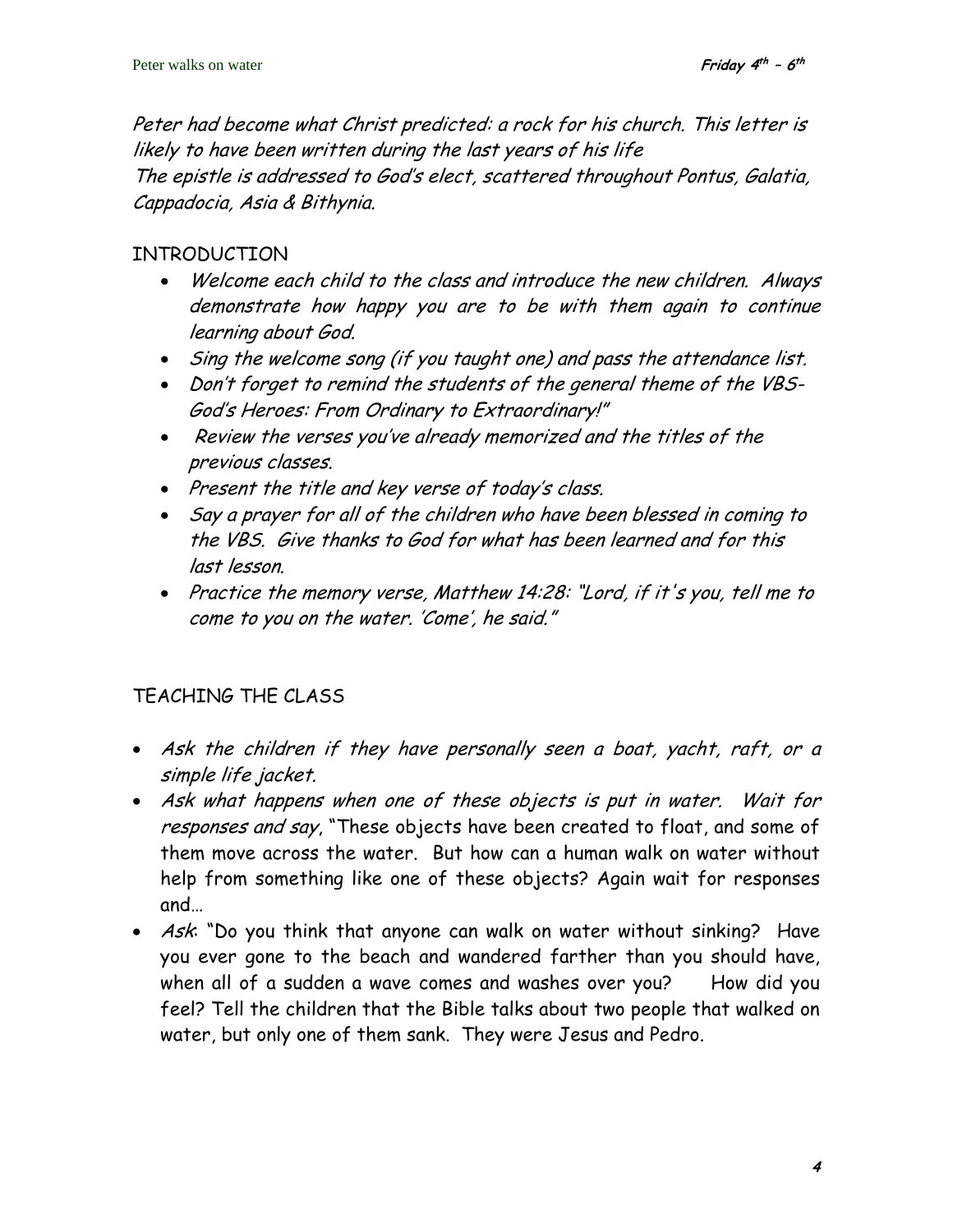• Ask the children to find the passage in the Bible where this story is found-Matthew 14:22-33 (NIV). Read it together. Then start with the Bible story.

 The Bible tells us that Jesus walked on water without sinking, and it tells us that Peter also walked on water, but that he became afraid and began to sink. Jesus had to save him.

Jesus was always with His disciples, and in general, people wanted to be near to hear His teachings and often to be healed. On that day, after being with all the people, He went away and told His disciples to go on ahead of Him to the other side of the lake. He went up to a mountain to pray, as He often went away to do.

Night fell, and He continued praying, but the boat that Jesus would board later with His disciples had drifted far from the shore. So, in order to reach the disciples, He walked on the water. What would happen if you went to the beach when it was dark and all of a sudden you saw someone walking on the sea? What would you think? Let the children give you their responses; wait to hear the following: "I would think it was a ghost and I'd be scared". But Jesus spoke to them and said, "Do not be afraid, it's Me.". Then Peter, one of His disciples, told Him, "Lord, if it's You, tell me to go to You on the water." Peter wanted to be sure that it was Jesus, since He can do everything. And Jesus replied to him and said, "Come".

Tell the children that Peter was free to do whatever he chose, since Jesus didn't make them do anything. But Peter, without thinking twice, got off the boat and walked on the water toward Jesus. Then Peter felt the strong wind and was afraid, and he began to sink. Desperate, he shouted, "Lord, save me!" Immediately Jesus reached out His hand to grab him so that he wouldn't sink, and Jesus said, "Man of little faith! Why did you doubt? When they got onto the boat the wind calmed down, and those that were there worshipped Him, saying, "You truly are the Son of God". Peter knew that Jesus would never abandon him, but even so, he was afraid and needed Jesus' help.

Tell the children that Jesus is the only One who has power over the water, and is the only One who can help someone else walk on water. God makes ordinary things and people extraordinary, just like in the story of Peter. He was a simple fisherman whom Jesus called to be His disciple, and what's more, He made him walk on water. Peter could have used human reasoning and said, "How could I walk on water? If I get off the boat, I'll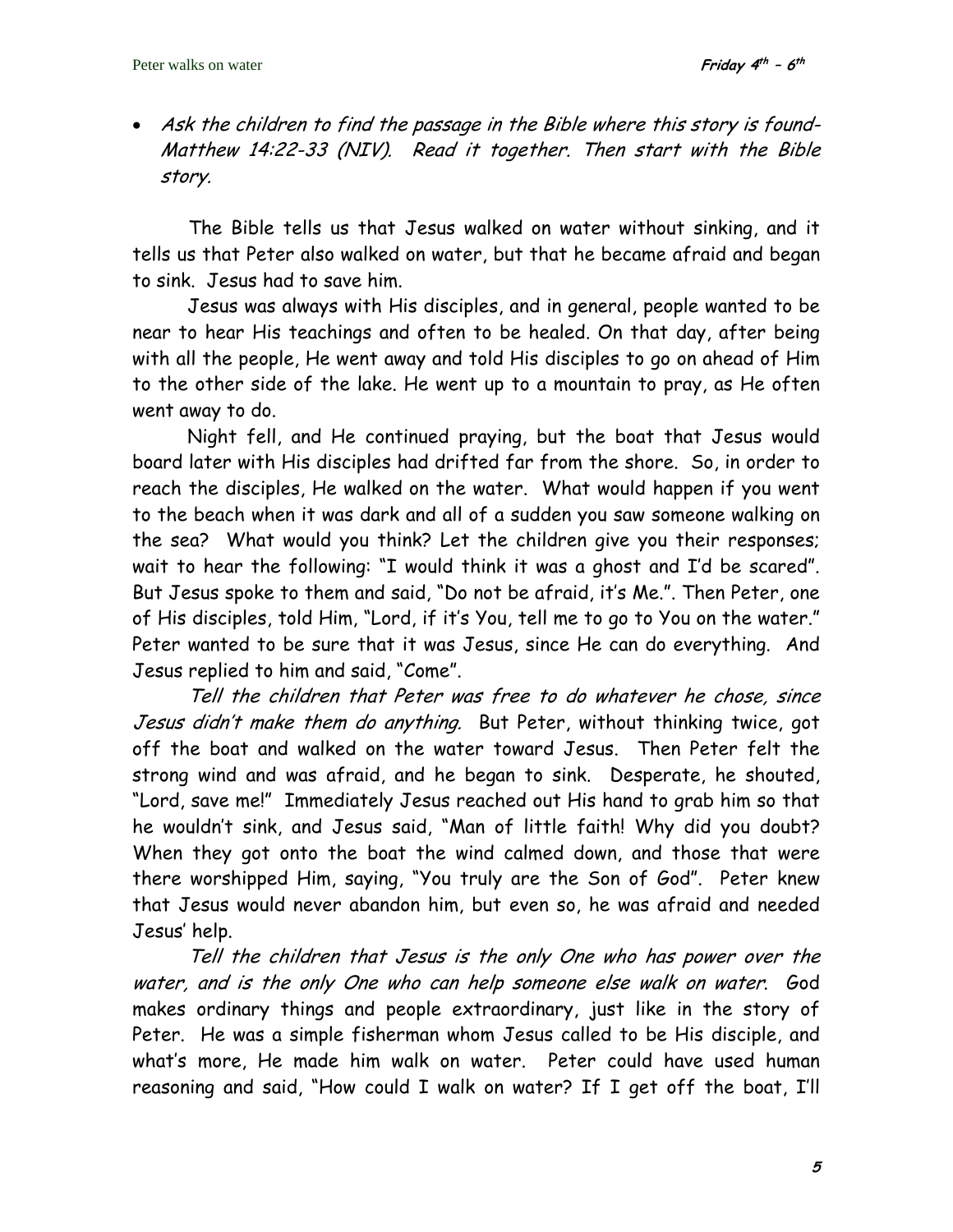sink." However, he didn't think that way, because He knew that God is a God of extraordinary power.

# REFLECTING ON THE PASSAGE

Ask the following questions to help the children reflect on the lesson:

- What did the disciples see as they were waiting for Jesus?
- What was their reaction?
- Que fue lo que los discípulos vieron cuando esperaban a Jesús?
- Why do you think Peter could walk on the water?
- Do you think Peter acted in full faith?
- Why?
- What did Jesus do when Peter asked for His help and said, "Save me!"

# APPLYING THE MESSAGE:

 When Peter was afraid of sinking, he asked Jesus to save him because he knew that He would never abandon him. And Jesus did reach out His hand to help him because He loved him.

# **Activity**

 Ask for two children to volunteer, or choose two for this activity. Blindfold one of the child's eyes and give him/her a goal to reach, walking along with a few obstacles in the way. The child should not know where the obstacles are, but tell him/her that s/he could be at risk for bumping him/herself or falling if s/he trips on something. The other child will guide the blindfolded child with words, without taking him/her by the hand. The child whose eyes are blindfolded can choose to do or not do what the guide instructs. When s/he reaches the goal, remove the blindfold and ask the child about his/her experience. Mention that it was necessary to have a guide and to trust in him/her in order to reach the goal without tripping or falling.

Without someone to guide him/her, s/he would have felt much more fear because s/he wouldn't have known when s/he was going to trip. The Bible says that Jesus Christ is our quide and came to the world to save us. Open your Bible and read 1 John 4:14: "And we have seen and testify that the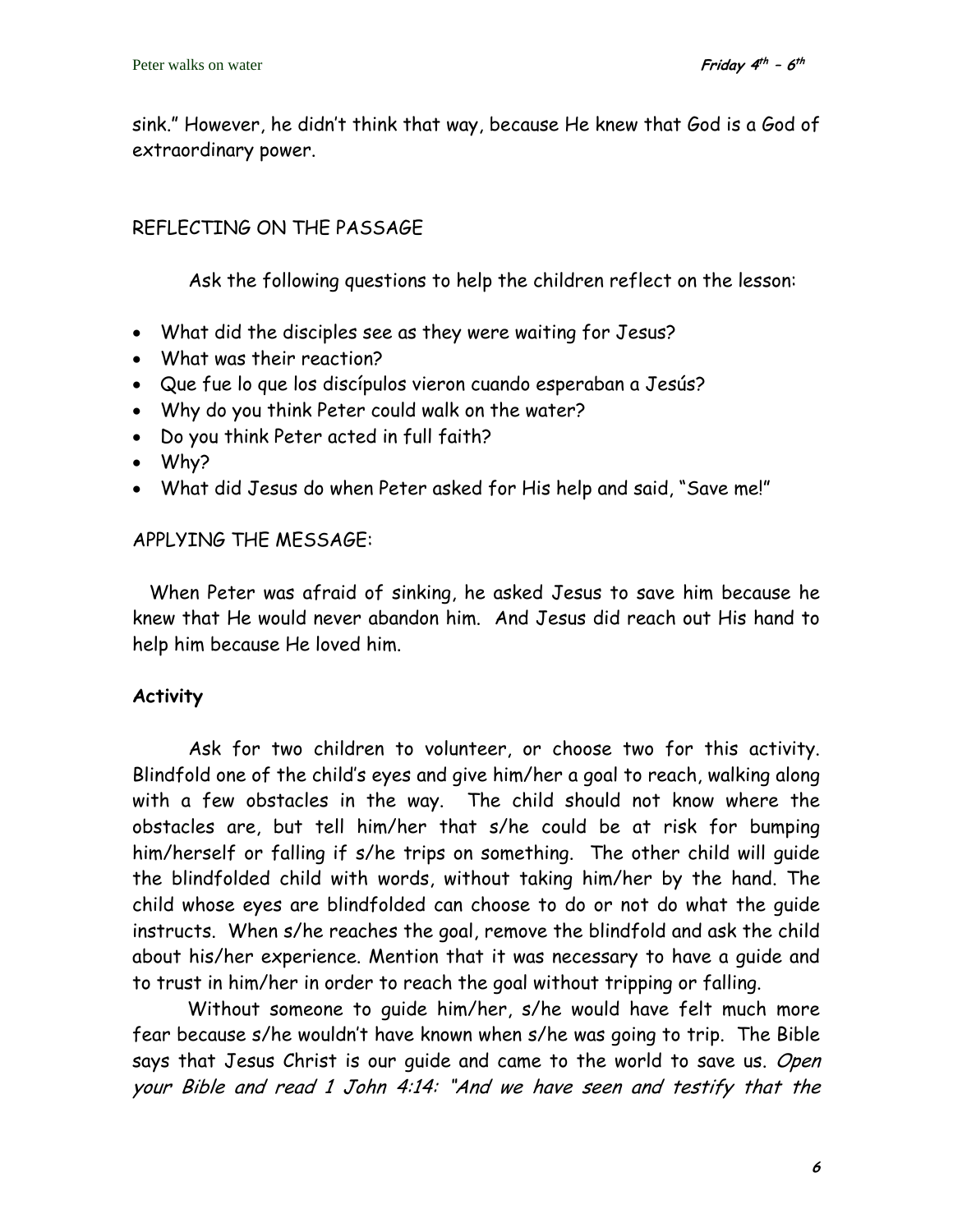Father has sent his Son to be the Savior of the world" (NIV). Explain that we need Christ because only He can save us from sin and the punishment that sin deserves.

 Being a sinner is like walking with our eyes blindfolded, without anyone to guide us or save us from obstacles and their dangers. Christ is for us the trustworthiest guide that we could have, and although at times our fear gets the best of us, He is there to give us help and salvation, just as he did for Peter. On that occasion Peter had the opportunity to ask for help, but we don't always do so, even though God is always willing to grant us that help. Invite your students to have faith in God and look to Him every moment of their lives.

# **CONCLUSION**

When Peter took his eyes off Jesus and focused on what surrounded him in this story -the strong wind- he no longer showed complete trust in God. But Peter knew that despite not having trusted fully, Jesus would bring him across the water. He would never leave him -it was to Him that he turned when he was sinking because he knew that He was his Savior and that He would never abandon Him.

This shows us that we should have faith in God. Faith is having complete confidence in God, although often this is difficult for us. There are moments and situations when fear invades us. This is not a bad thing, on the contrary, it shows us that we always need God, and alone we cannot save ourselves.

We should always turn to Jesus; he alone can save us. It is part of our It is part of our calling to share this joy from God with others. Tell your siblings, your parents, and your friends that having Jesus in your heart makes you feel his love.

Jesus wants to be in your heart. If you have not yet invited Jesus to enter into your heart, you can do it now. If you have a positive response from any children, ask them to stay for a moment and finish presenting the plan of salvation. If you can't do it yourself, ask another teacher for support in doing so. (If possible, get the full names and addresses of these children).

Conclude the class with prayer. Thank the students for coming all week. Tell them goodbye and invite them to keep coming to Sunday School.